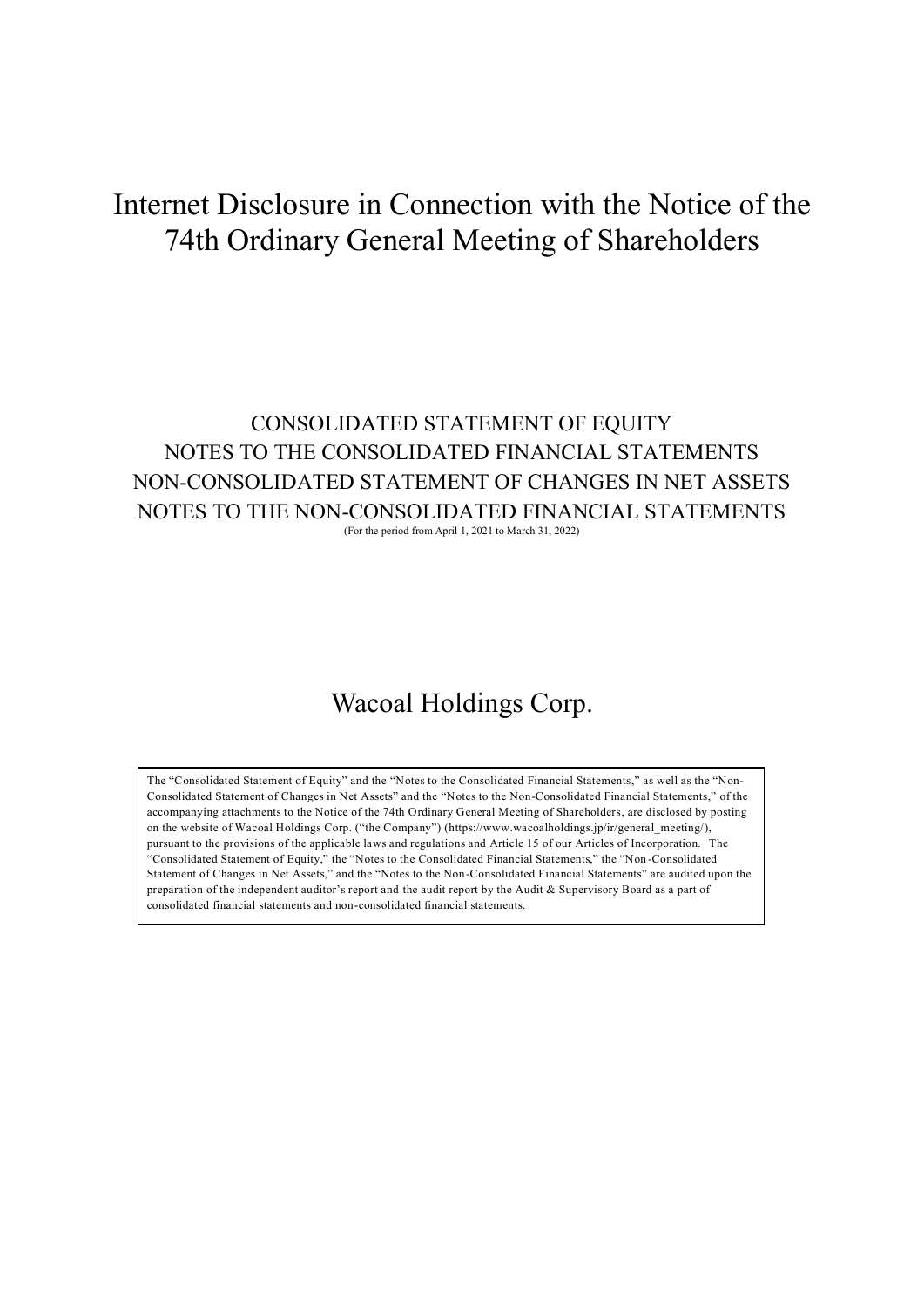#### **CONSOLIDATED STATEMENT OF EQUITY Year ended March 31, 2022**

|                                                                    | (Thousands of shares, Millions of yen)                   |                 |                                  |                      |                                                 |                               |                                                              |                             |                     |
|--------------------------------------------------------------------|----------------------------------------------------------|-----------------|----------------------------------|----------------------|-------------------------------------------------|-------------------------------|--------------------------------------------------------------|-----------------------------|---------------------|
|                                                                    | Equity                                                   |                 |                                  |                      |                                                 |                               |                                                              |                             |                     |
| Items                                                              | Number of<br>Shares of<br>Outstanding<br>Common<br>Stock | Common<br>Stock | Additional<br>Paid-in<br>Capital | Retained<br>Earnings | Accumulated<br>Other<br>Comprehensive<br>Income | Treasury<br>Stock, at<br>Cost | Total Wacoal<br>Holdings<br>Corp.<br>Shareholders'<br>Equity | Noncontrolling<br>Interests | <b>Total Equity</b> |
| As of March 31,<br>2021                                            | 62,421                                                   | 13,260          | 29,120                           | 181,346              | 762                                             | (8, 876)                      | 215,612                                                      | 3,004                       | 218,616             |
| Net income                                                         |                                                          |                 |                                  | 4,608                |                                                 |                               | 4,608                                                        | (67)                        | 4,541               |
| Other<br>comprehensive<br>income (loss)                            |                                                          |                 |                                  |                      |                                                 |                               |                                                              |                             |                     |
| Foreign<br>currency<br>translation<br>adjustments                  |                                                          |                 |                                  |                      | 5,944                                           |                               | 5,944                                                        | 80                          | 6,024               |
| Pension liability<br>adjustments                                   |                                                          |                 |                                  |                      | 1,364                                           |                               | 1,364                                                        |                             | 1,364               |
| Cash dividends<br>paid to Wacoal<br>Holdings Corp.<br>shareholders |                                                          |                 |                                  | (2, 498)             |                                                 |                               | (2, 498)                                                     |                             | (2, 498)            |
| Cash dividends<br>paid to<br>noncontrolling<br>interests           |                                                          |                 |                                  |                      |                                                 |                               |                                                              | (82)                        | (82)                |
| Repurchase of<br>treasury stock                                    | (1,001)                                                  |                 |                                  |                      |                                                 | (2,089)                       | (2,089)                                                      |                             | (2,089)             |
| Cancellation of<br>treasury stock                                  | $\mathbf{0}$                                             |                 | (0)                              |                      |                                                 | $\mathbf{1}$                  | $\mathbf{1}$                                                 |                             | $\mathbf{1}$        |
| Restricted stock<br>compensation                                   | 27                                                       |                 | (23)                             |                      |                                                 | 75                            | 52                                                           |                             | 52                  |
| Share-based<br>compensation<br>granted and<br>exercised            | 11                                                       |                 | (20)                             |                      |                                                 | 31                            | 11                                                           |                             | 11                  |
| Equity<br>transactions with<br>noncontrolling<br>interests         |                                                          |                 |                                  |                      |                                                 |                               |                                                              | 112                         | 112                 |
| As of March 31,<br>2022                                            | 61,458                                                   | 13,260          | 29,077                           | 183,456              | 8,070                                           | (10, 858)                     | 223,005                                                      | 3,047                       | 226,052             |

 $\frac{1}{2}$ 

(Note 1) Amounts less than  $\frac{1}{4}1$  million are rounded to the nearest million.<br>(Note 2) The "number of shares of outstanding common stock" has been r The "number of shares of outstanding common stock" has been rounded to the nearest thousand.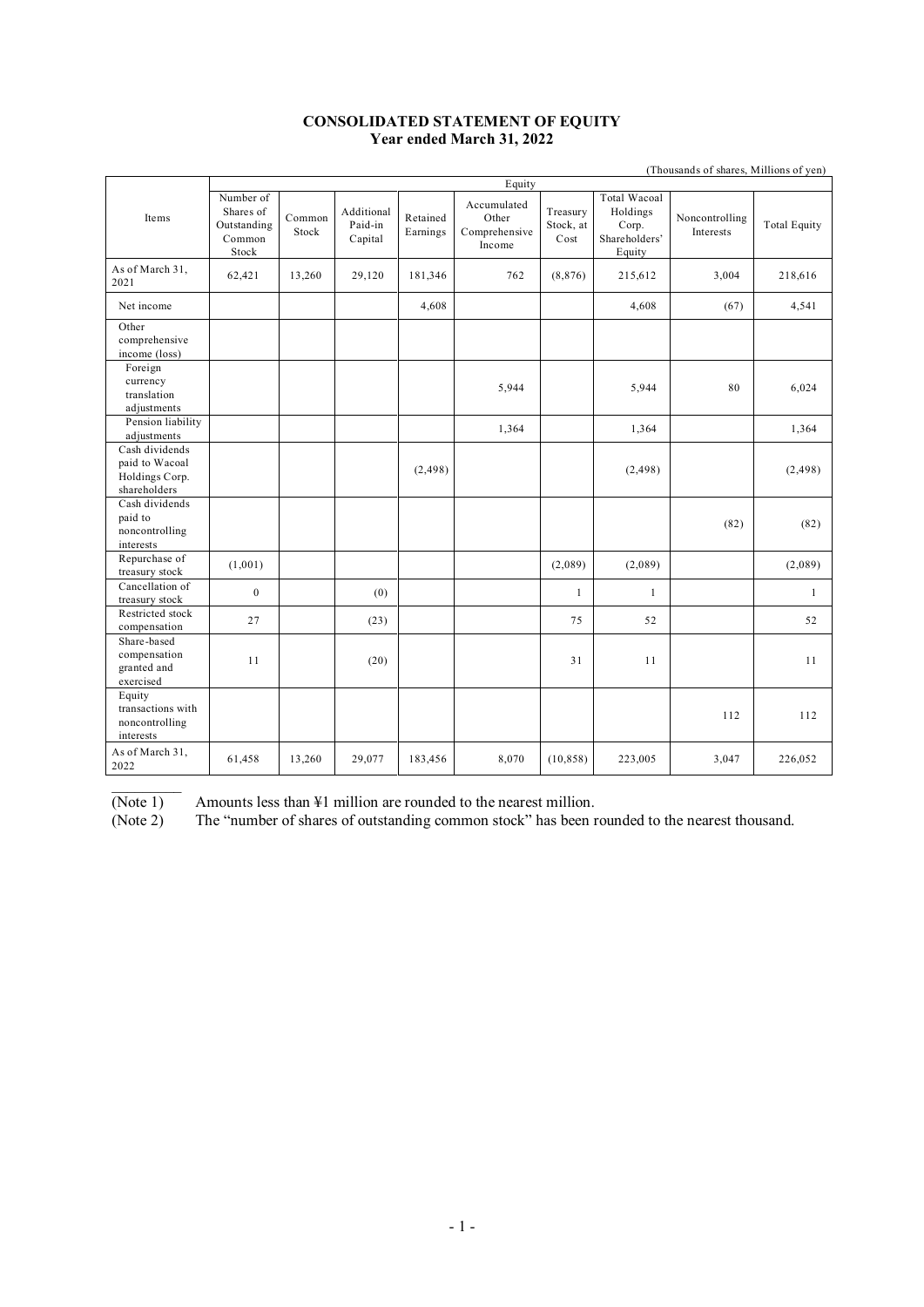#### **NOTES TO THE CONSOLIDATED FINANCIAL STATEMENTS**

#### **(NOTES TO BASIS OF SIGNIFICANT MATTERS IN PREPARING CONSOLIDATED FINANCIAL STATEMENTS)**

#### **1. Standard of Preparation of Consolidated Financial Statements**

Pursuant to the provisions of the first paragraph of Article 120-3 of the Ordinance on Company Accounting, the consolidated financial statements of Wacoal Holdings Corp. and its subsidiaries (collectively, the "Group") have been prepared in accordance with accounting principles generally accepted in the United States of America ("U.S. GAAP"). A part of the disclosures required under U.S. GAAP is omitted in accordance with the provisions of the second sentence of the first paragraph of Article 120 of the Ordinance on Company Accounting, which is applied *mutatis mutandis* pursuant to the third paragraph of Article 120-3 of the Ordinance on Company Accounting.

#### **2. Matters Regarding the Scope of Consolidation**

(1) Number of consolidated subsidiaries: 56

| (2) Principal consolidated | Wacoal Corp.; Peach John Co., Ltd.; Lecien Corporation;        |
|----------------------------|----------------------------------------------------------------|
| subsidiaries:              | Kyushu Wacoal Manufacturing Corp.; Nanasai Co., Ltd.; Torica   |
|                            | Inc.; Wacoal International Corp.; Wacoal America Inc.; Wacoal  |
|                            | Europe Ltd.; Wacoal EMEA Ltd.; Wacoal Europe SAS; Wacoal       |
|                            | International Hong Kong Co., Ltd.; Wacoal Hong Kong Co.,       |
|                            | Ltd.; Wacoal Investment Co., Ltd.; Wacoal China Co., Ltd.; and |
|                            | A Tech Textile Co., Ltd.                                       |

(Note) As of April 1, 2022, Kyushu Wacoal Manufacturing Corp., our consolidated subsidiary has changed its trade name to Wacoal Manufacturing Japan Corp.

#### **3. Matters Regarding the Application of the Equity Method**

(1) Number of affiliated companies: 7

| (2) Principal affiliated companies: | Shinyoung Wacoal Inc.; Taiwan Wacoal Co, Ltd.; and Thai |
|-------------------------------------|---------------------------------------------------------|
|                                     | Wacoal Public Company Limited                           |

#### **4. Matters Regarding the Standard of Accounting Treatment**

(1) Valuation standard and method of significant assets

(i) Marketable securities and investments

Based on the provisions of the U.S. Financial Accounting Standards Board ("FASB") Accounting Standards Codification ("ASC") 320, "Investments – Debt Securities," and FASB ASC 321 "Investments – Equity Securities," marketable securities and investments have been classified as "debt securities" and "equity securities," and debt securities have been further classified as "available-for-sale securities" and "held-to-maturity securities." "Available-forsale securities" are recorded at fair value, and "held-to-maturity securities" are recorded at amortized cost. Gain or loss on sale of debt securities is calculated based on the movingaverage method.

Equity securities are measured at fair value and unrealized holding gain or loss is recorded in net profit or loss.

(ii) Inventories

Inventories are stated at the lower of cost or net realizable value. For work in process and finished products, cost is determined by the average cost method, and for raw materials, cost is determined by the first-in, first-out method.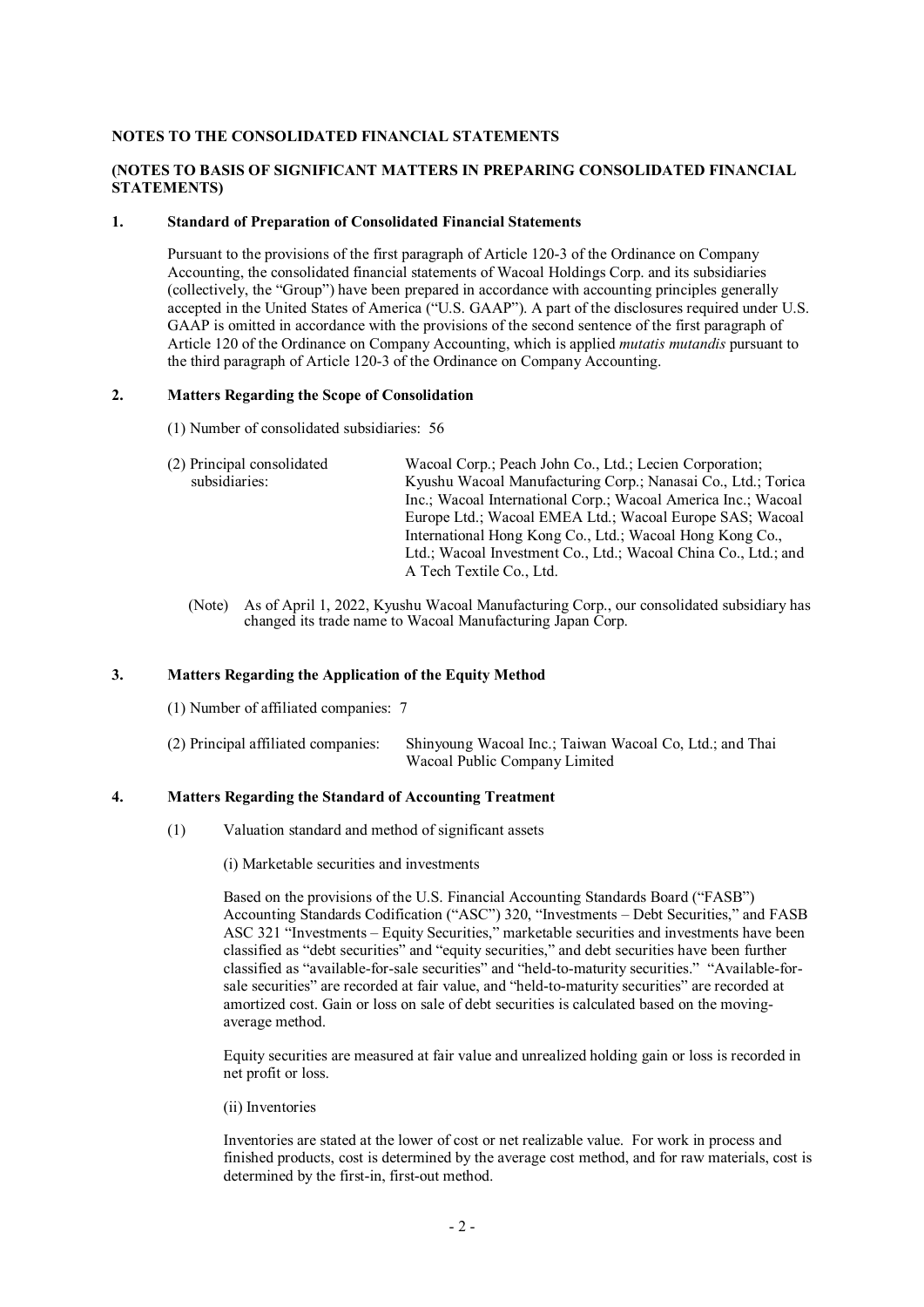(2) Depreciation method for significant depreciable assets

Depreciation method for fixed assets

The straight-line method is mainly used for depreciation of property, plant and equipment.

The straight-line method is used for amortizing intangible assets. In accordance with the provisions under FASB ASC 350, "Intangibles — Goodwill and Other," assets with indefinite useful lives are not amortized, but rather judged for impairment at least annually or at the time when any indication of impairment occurs.

(3) Basis of accounting for significant allowances

Allowance for doubtful receivables

The allowance for doubtful receivables is stated at an amount considered to be appropriate based on the Group's past credit loss experience and an evaluation of potential losses in receivables outstanding.

(4) Other significant matters in preparing the consolidated financial statements

(i) Method of accounting treatment for retirement benefits

In accordance with the provisions of FASB ASC 715, "Compensation – Retirement Benefits," the Group accounts for retirement benefits for employees, based on the fair values of liabilities for termination and retirement benefits and plan assets as of the end of the current fiscal year.

(ii) Matters concerning the fiscal year end of consolidated subsidiaries

The fiscal year end of the Group's Japanese consolidated subsidiaries is consistent with the consolidated fiscal year end. The fiscal year end of overseas consolidated subsidiaries is also consistent with the consolidated fiscal year end, except for Wacoal Hong Kong Co., Ltd. and nine other companies. The fiscal year end of Wacoal Hong Kong Co., Ltd. and the nine other companies is December 31. Financial statements of these overseas consolidated subsidiaries are consolidated based on their fiscal year end. Necessary adjustments have been made for significant events that occurred during the period between their fiscal year end and March 31.

# **(SIGNIFICANT ACCOUNTING ESTIMATE)**

The following is a list of item of which amount has been prepared using accounting estimate and recorded in the consolidated financial statements for the current fiscal year that may have a material effect on the consolidated financial statements for the next fiscal year.

Valuation of goodwill arising from the acquisition of WACOAL EUROPE LTD. ¥9,932 million

To test for goodwill impairment, the carrying amount of each reporting unit is compared with its fair value. If the carrying amount of a reporting unit exceeds its fair value, an impairment charge is recognized in an amount equal to that excess. To measure their fair values, our Group used the expected present value of future cash flows and incorporated relevant unobservable inputs, such as management's internal assumptions about future cash flows and appropriately risk-adjusted discount rates.

Such assumptions include fluctuations in business activities, tax rates and risk-adjusted discount rates. There is a possibility that impairment charges would be recognized if the forecast of business results deteriorates or the tax rates or risk-adjusted discount rates increase.

Based on the aforementioned impairment assessment, our Group did not record any impairment charges on goodwill for Wacoal Europe Ltd. in the fiscal year ended March 31, 2022.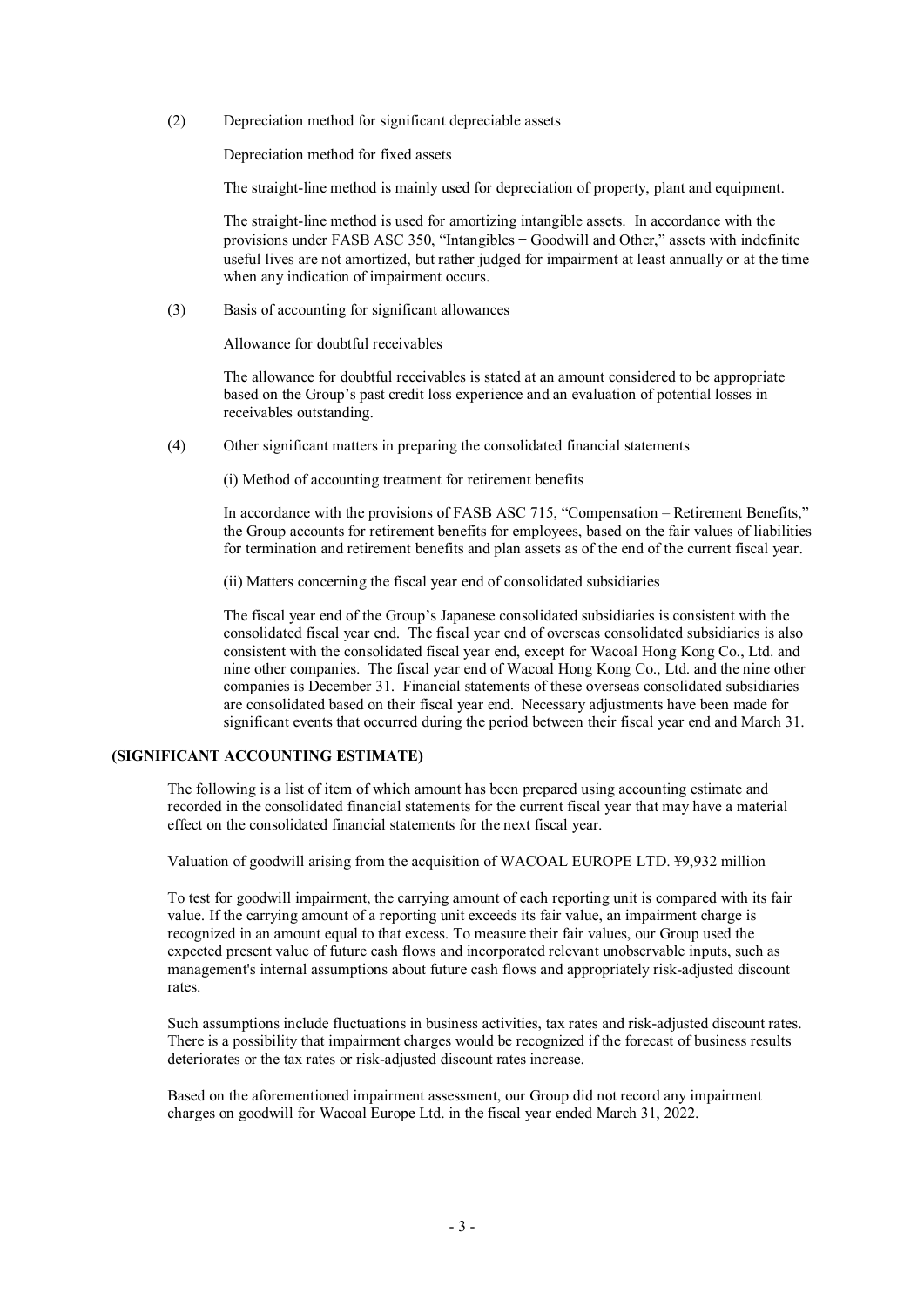### **(NOTES TO THE FINANCIAL INSTRUMENTS)**

#### **1. Matters Regarding the Status of Financial Instruments**

#### (1) Policy for financial instruments

To manage surplus funds and focus on safety management, the Group establishes certain conditions as well as limits, and determines an eligible range for investments. For financing, the Group may use bank loans as necessary. The Group may use derivatives to offset risk from exchange fluctuations in foreign currency transactions, interest rate risk from bank loans, and risk of stock price fluctuations from stocks held, but will not engage in speculative transactions.

#### (2) Details and risk of financial instruments and risk management structure

Marketable securities and investments that are debt securities consist of bonds, and equities securities consist of mutual funds and stocks. These instruments are subject to risk from market fluctuations, and the Group regularly reviews their fair values.

The Group takes appropriate measures to reduce customer credit risk for notes and accounts receivable, according to the Group's control procedures.

Bank loans are utilized mainly for the expansion of business and funding of working capital, and are subject to interest rate fluctuation risk.

Almost all of trade notes payable, trade accounts payable and other payables are due within a year.

The Group executes/manages derivative transactions according to the Group's handling procedures, which stipulate specific targets and ranges for such transactions.

(3) Supplemental note on matters regarding fair values of financial instruments

Fair values of financial instruments are estimated based on market price information related to financial instruments and details of relevant contracts at the end of a fiscal year. These estimates are made by the Company and include the Company's judgements. Such judgements may have a material influence on results of the estimates given the uncertainty. Therefore, changes in the underlying assumptions may have a material impact on such estimates.

(4) Concentration of credit risk

The Group's business consists primarily of sales of women's intimate apparel to a large and diverse range of customers in the Japanese retail industry, including well-established department stores, general merchandise stores, and other general retailers and specialty stores. No single customer constitutes 10% or more of total sales.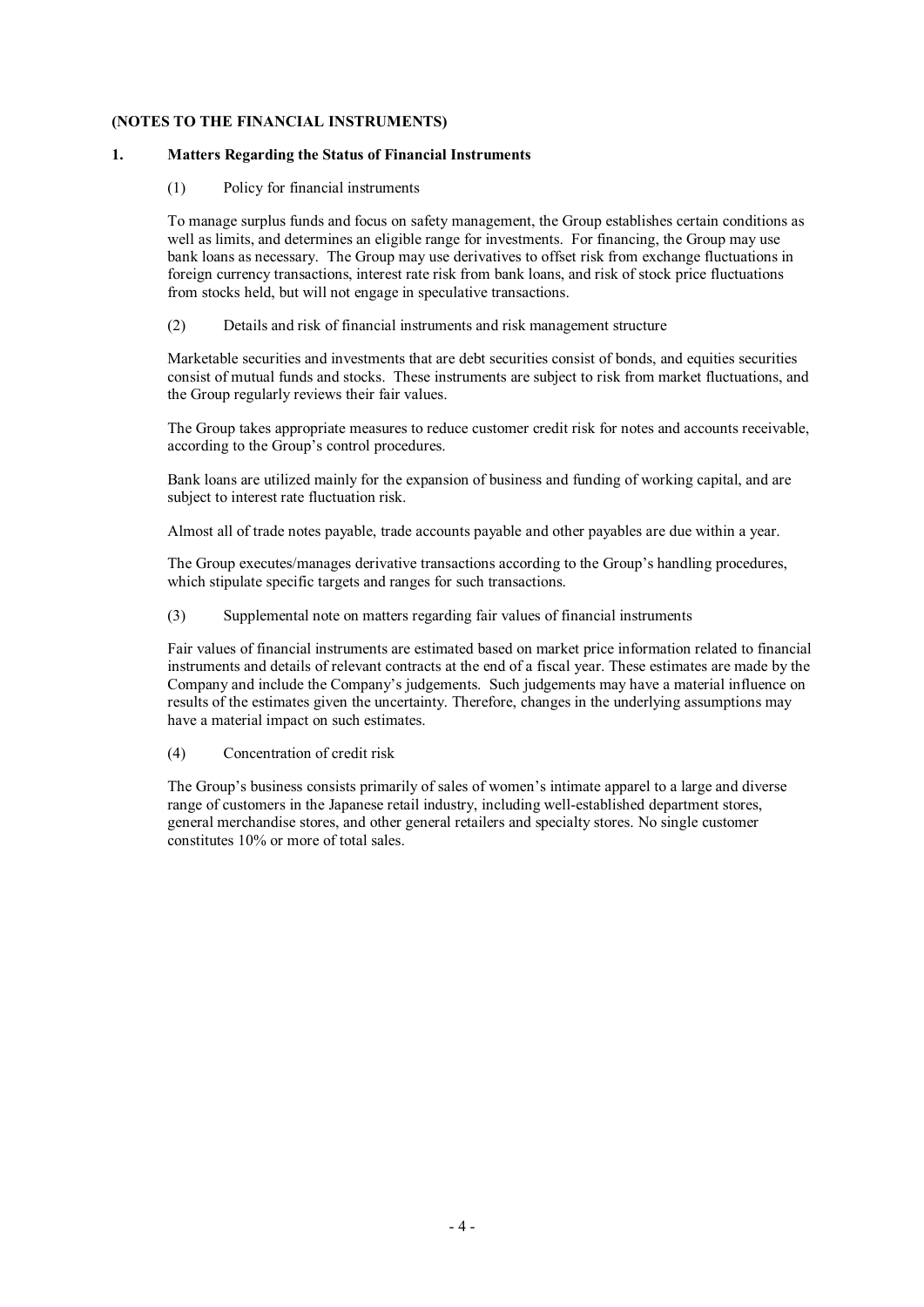#### **2. Fair Values of Financial Instruments**

Amounts recorded in the consolidated balance sheet, fair values, and their differences as of March 31, 2022, are as follows. Investments in affiliated companies considered to be nonmarketable (amount recorded in the consolidated balance sheet: 8,531 million yen) are excluded from the table below.

|                                               |                                                          |                  | (Millions of yen) |
|-----------------------------------------------|----------------------------------------------------------|------------------|-------------------|
|                                               | Amount recorded in the<br>consolidated balance sheet (*) | Fair value $(*)$ | Difference        |
| Cash and cash equivalents<br>(T               | 37,982                                                   | 37,982           |                   |
| Time deposits                                 | 1,387                                                    | 1,387            |                   |
| Notes and accounts<br>(3)<br>receivable       | 19,414                                                   | 19,414           |                   |
| Investments in affiliated<br>(4)<br>companies | 14,304                                                   | 10,189           | 4,115             |
| Investments<br>(5)                            | 47,926                                                   | 47,926           |                   |
| Short-term bank loans<br>(6)                  | (10, 227)                                                | (10, 227)        |                   |
| Trade notes payable                           | (558)                                                    | (558)            |                   |
| Trade accounts payable<br>(8)                 | (10,067)                                                 | (10,067)         |                   |
| Other payables<br>(9`                         | (7,006)                                                  | (7,006)          |                   |
| $(10)$ Income taxes payable                   | (1, 408)                                                 | (1,408)          |                   |
| $(11)$ Long-term debt (including              |                                                          |                  |                   |
| Current portion of long-                      | (1,626)                                                  | (1,570)          | (56)              |
| term debt)                                    |                                                          |                  |                   |
| (12) Contingent consideration                 | (820)                                                    | (820)            |                   |
| $(13)$ Derivatives $(**)$                     | 96                                                       | 96               |                   |

(\*) Amounts in parentheses represent amounts in the liability section of the consolidated balance sheet.

(\*\*)Claims and obligations arising from derivative transactions are shown on a net basis and items in parentheses represent net debt in total.

# **3. Financial Instruments Categorized by Fair Value Hierarchy**

The fair value of financial instruments is categorized into the following three levels depending on the observability and significance of inputs used in making fair value measurements:

Fair value at Level 1: Inputs are quoted prices in active markets for identical assets or liabilities.

Fair value at Level 2: Inputs are quoted prices for similar assets or liabilities in active markets, quoted prices for identical or similar assets or liabilities in markets that are not active, inputs other than quoted prices that are observable, and inputs that are derived principally from or corroborated by observable market data by correlation or other means.

Fair value at Level 3: Inputs are unobservable.

If multiple inputs are used that have a significant impact on the measurement of fair value, the fair value is classified at the lowest level in the fair value measurement among the levels to which each of those inputs belongs.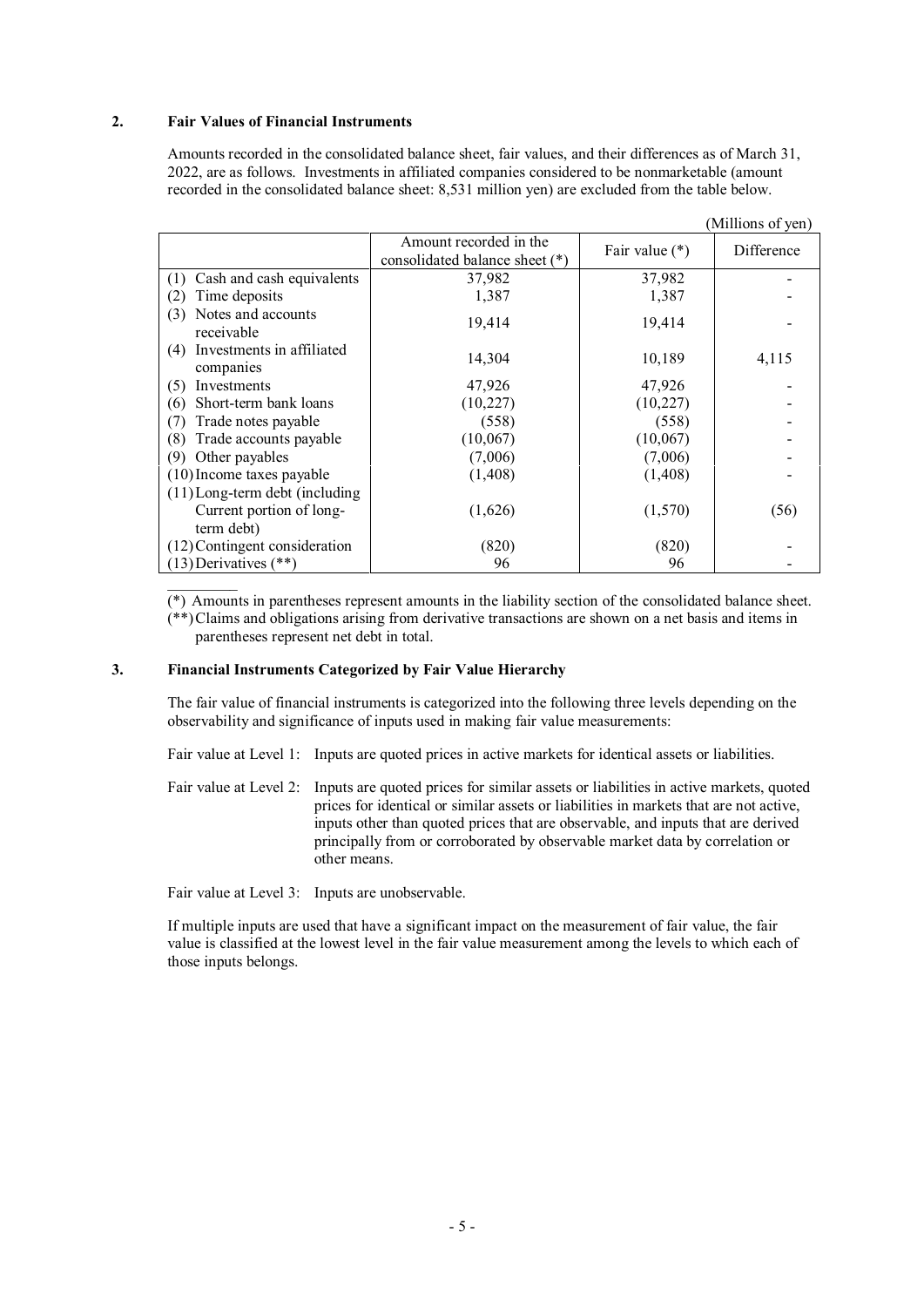(1) The financial assets and liabilities measured at the fair values in the consolidated balance sheet

|                                      |                          |         |         | (Millions of yen) |  |  |
|--------------------------------------|--------------------------|---------|---------|-------------------|--|--|
|                                      | Fair Value               |         |         |                   |  |  |
| Category                             | Level 1                  | Level 2 | Level 3 | Total             |  |  |
| Investments                          |                          |         |         |                   |  |  |
| Equity securities                    | 44,814                   |         | 2,793   | 47,607            |  |  |
| Mutual funds                         | 137                      |         |         | 137               |  |  |
| Other                                | -                        |         | 182     | 182               |  |  |
| Contingent consideration (long-term) | $\overline{\phantom{0}}$ |         | (820)   | (820)             |  |  |
| Derivatives                          |                          | 96      |         | 96                |  |  |

(2) The financial assets and liabilities no measured at the fair values in the consolidated balance sheet

|                                     |            |           |         | (Millions of yen) |  |  |
|-------------------------------------|------------|-----------|---------|-------------------|--|--|
|                                     | Fair Value |           |         |                   |  |  |
| Category                            | Level 1    | Level 2   | Level 3 | Total             |  |  |
| Cash and cash equivalents           |            | 37,982    |         | 37,982            |  |  |
| Time deposits                       |            | 1,387     |         | 1,387             |  |  |
| Notes and accounts receivable       |            | 19,414    |         | 19,414            |  |  |
| Investments in affiliated companies | 10,189     |           |         | 10,189            |  |  |
| Short-term bank loans               |            | (10, 227) |         | (10, 227)         |  |  |
| Trade notes payable                 |            | (558)     |         | (558)             |  |  |
| Trade accounts payable              |            | (10,067)  |         | (10,067)          |  |  |
| Other payables                      |            | (7,006)   |         | (7,006)           |  |  |
| Income taxes payable                |            | (1, 408)  |         | (1, 408)          |  |  |
| Long-term debt                      |            | (1,570)   |         | (1,570)           |  |  |

(Note) Valuation methodologies and inputs used for measurement of the fair value of assets and liabilities:

#### Investments/Investments in affiliated companies

The fair values of listed equity securities and listed mutual funds are valued using unadjusted quoted prices in active markets with sufficient trading volume and frequency and are classified as Level 1. Fair values of nonmarketable equity securities are measured by comparable multiple valuation method using financial indicators or other appropriate valuation methods and are classified as Level 3.

#### Contingent consideration (long-term)

The fair value of contingent consideration is measured by the Monte Carlo simulation using unobservable inputs and are classified as Level 3. Other payables include contingent consideration of ¥673 million, which has been fixed.

#### Derivatives

Derivatives are foreign currency exchange contracts, and the fair values of derivatives are measured at the value determined by financial institution and are classified as Level 2. There are no derivatives to which hedge accounting is applied.

#### Cash and cash equivalents, time deposits, notes and accounts receivable

The fair values of these items are measured at the value determined using the discounted present value method based on the amount of receivable, the time to maturity, and the interest rate, taking into account credit risk, for each receivable classified by certain time periods and are classified as Level 2.

#### Short-term bank loans, trade notes payable, trade accounts payable, other payables and income taxes payable

The fair values of these items are measured at the value determined using the discounted present value method based on the future cash flow, the time to maturity, and the interest rate, taking into account credit risk, for each liability classified by certain time periods and are classified as Level 2.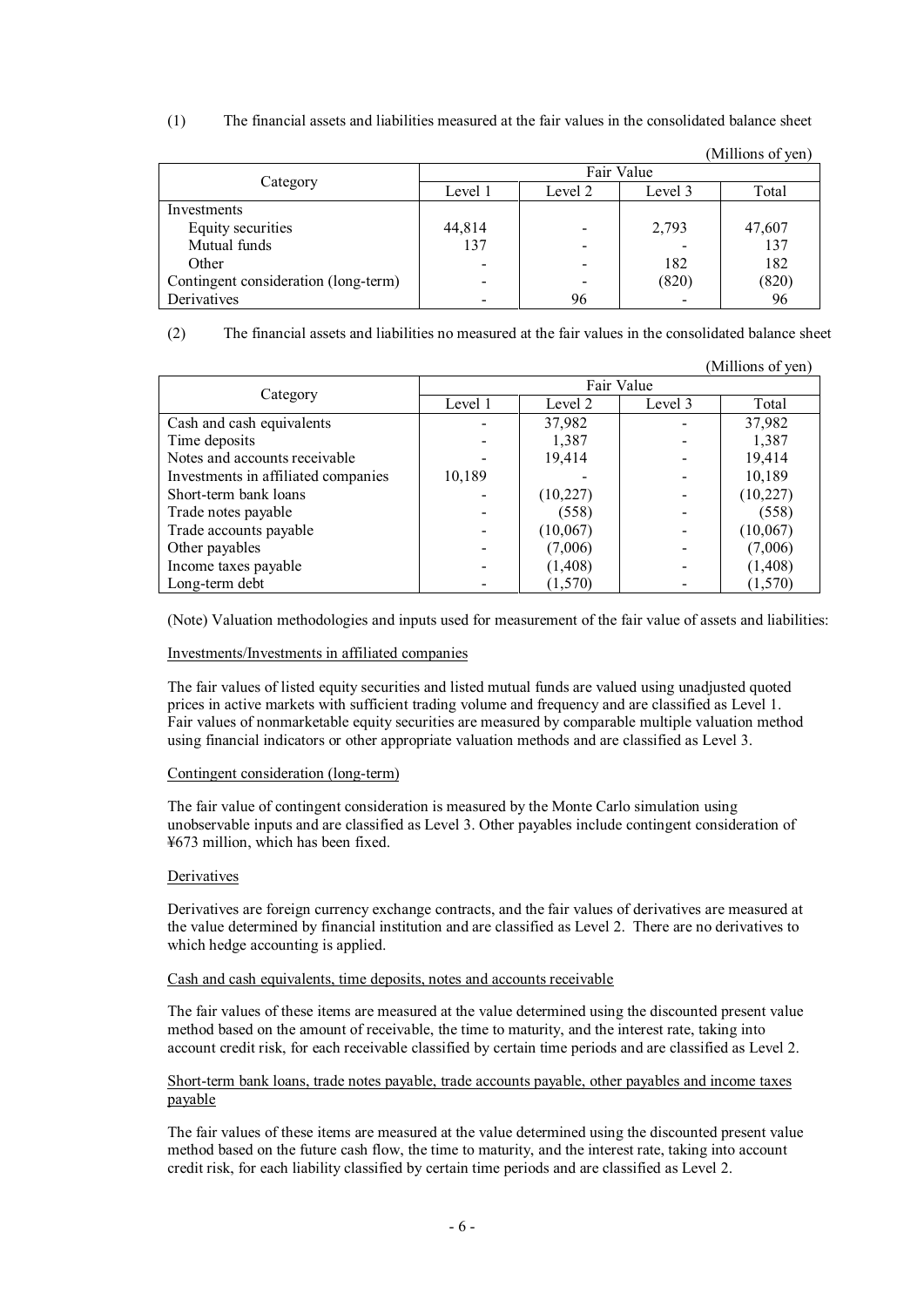#### Long-term debt

The fair values of long-term debt are measured at the value determined based on a discounted cash flow analysis, using a deemed interest rate on equivalent borrowings with similar term and remaining maturities and are classified as Level 2.

### **(NOTES TO REVENUE RECOGNITION)**

#### **1. Disaggregation of Revenue from Contracts with Customers**

The Group focuses on sales of innerwear (mainly women's foundation garments and lingerie, nightwear and children's underwear), outerwear, sportswear, and other textile goods and related products ("Products"), and our customers include retail or wholesale distributors and consumers in Japan and overseas.

|                                          | (Millions of yen)                |
|------------------------------------------|----------------------------------|
|                                          | Fiscal Year ended March 31, 2022 |
| Innerwear                                |                                  |
| Foundation and lingerie                  | 140,233                          |
| Nightwear                                | 6,723                            |
| Children's underwear                     | 789                              |
| Subtotal                                 | 147,745                          |
| Outerwear/Sportswear                     | 10,789                           |
| Hosiery                                  | 974                              |
| Other textile goods and related products | 5,342                            |
| Others                                   | 8,010                            |
| Total                                    | 172,860                          |

### **2. Basic Information to Understand Revenues from Contracts with Customers**

Revenue from sales of our Products is recognized when performance obligations are satisfied, which is upon delivery of the Products. Revenue from sales on consignment, however, is recognized when our Product is sold to the ultimate consumer.

Revenue from sales of our products is recognized when performance obligations are satisfied, which is upon delivery of products. We invoice when we satisfy the performance obligation and receive cash payment shortly thereafter. The amount of consideration does not include a significant financing component.

The Group's revenue is recognized for transactions, net of any trade discounts or rebates given. We generally provide a right of return to our customers. In order to estimate the transaction price, provision for expected returns is deducted from revenue based on historical returns.

#### **3. Information to Understand Revenue for the Current Fiscal Year, the Next Fiscal Year and Onwards**

Contract liabilities from contracts with customers consist mainly of customer loyalty points.

Some of subsidiaries have customer loyalty programs as part of the promotion and provide loyalty points to customers when they purchase the products. The points provided to customers are identified as performance obligations, which are satisfied when the points are redeemed for the products. The points are expected to be used or expire over the next two years. The unredeemed points as of the end of year are recorded as contract liabilities, which are estimated based on actual redemption amounts from previous fiscal year. Contract liabilities are included in "Other current liabilities" and the amount of contract liabilities is as follows:

|                               | $\overline{\phantom{a}}$<br>2022<br>vear ended<br>F iscal<br>March |
|-------------------------------|--------------------------------------------------------------------|
| .  .<br>labilities<br>ontract | <br>ven<br>mı<br>110n                                              |

Revenue recognized for the fiscal year ended as of March 31, 2022, which had been included in the contract liabilities balance at beginning of the year was 998 million yen.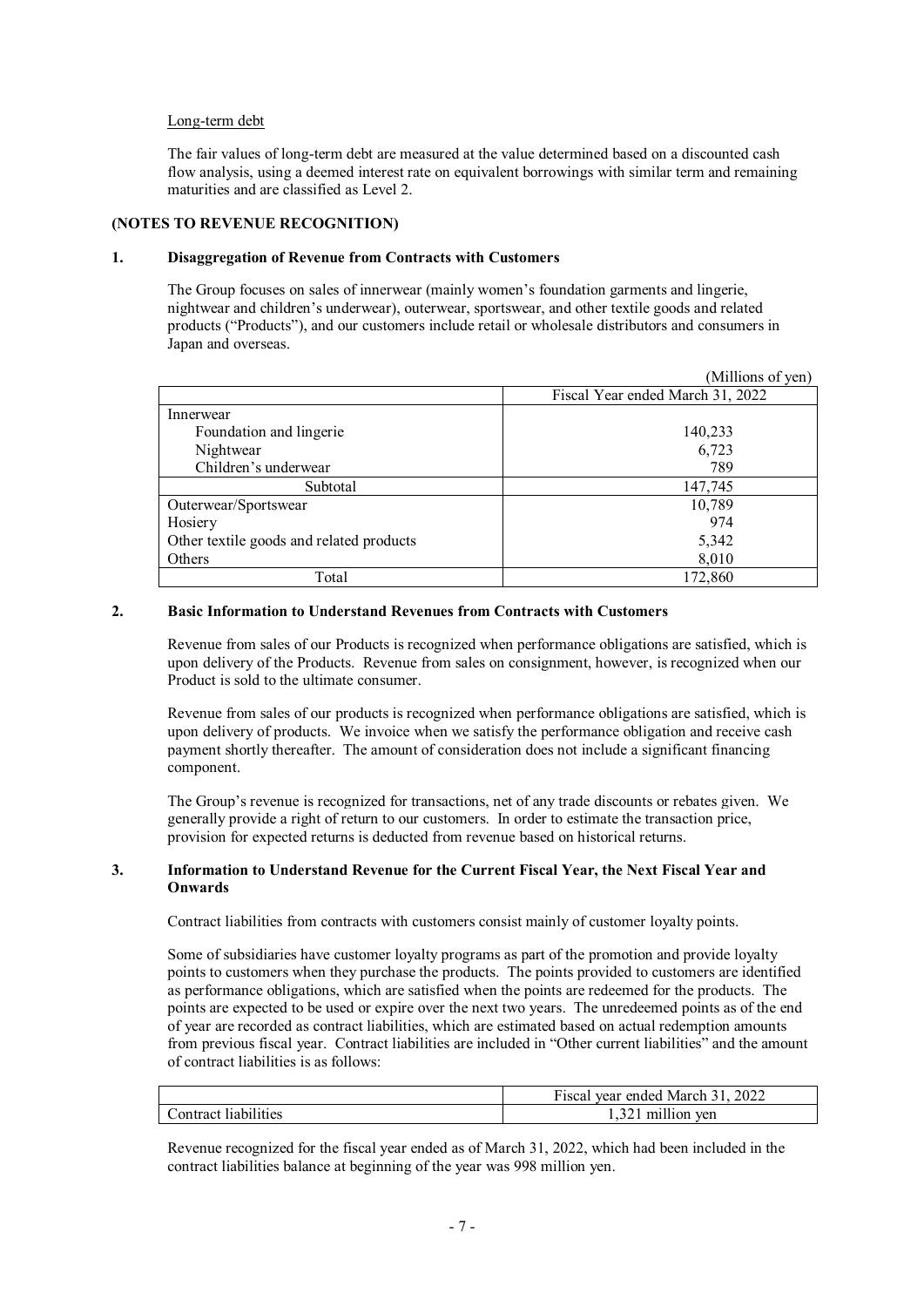#### **(NOTES TO PER SHARE INFORMATION)**

| Wacoal Holdings Corp. shareholders' equity per share               | ¥3,628.56 |
|--------------------------------------------------------------------|-----------|
| Net income per share attributable to Wacoal Holdings Corp.         | ¥74.04    |
| Diluted net income per share attributable to Wacoal Holdings Corp. | ¥73.73    |

### **(NOTES TO SIGNIFICANT SUBSEQUENT EVENTS)**

Purchase of Treasury Stock

The Board of Directors adopted a resolution at a meeting held on May 13, 2022 regarding matters related to purchase of treasury stock pursuant to the provisions of Paragraph 1, Article 459 of the Companies Act.

- 1. Reason for Purchase of Treasury Stock To return profits to the shareholders, improve capital efficiency and implement our capital policy with increased flexibility tailored to the business environment.
- 2. Details of Purchase

| (i) Type of shares to be purchased:          | Common stock of the Company              |
|----------------------------------------------|------------------------------------------|
| (ii) Total number of shares to be purchased: | $5,500,000$ shares (at maximum)          |
| (iii) Aggregate purchase amount:             | $\text{\#10,000}$ million (at maximum)   |
| (iv) Purchase period:                        | From June 4, 2022 through March 24, 2023 |

Cancellation of Treasury Stock

The Board of Directors adopted a resolution at a meeting held on May 13, 2022 regarding matters related to cancellation of treasury stock pursuant to the provisions of Article 178 of the Companies Act.

| (i) Type of shares to be cancelled:    | Common stock of the Company |
|----------------------------------------|-----------------------------|
| (ii) Number of shares to be cancelled: | 1,089,042 shares            |
| (iii) Date of cancellation:            | May 23, 2022                |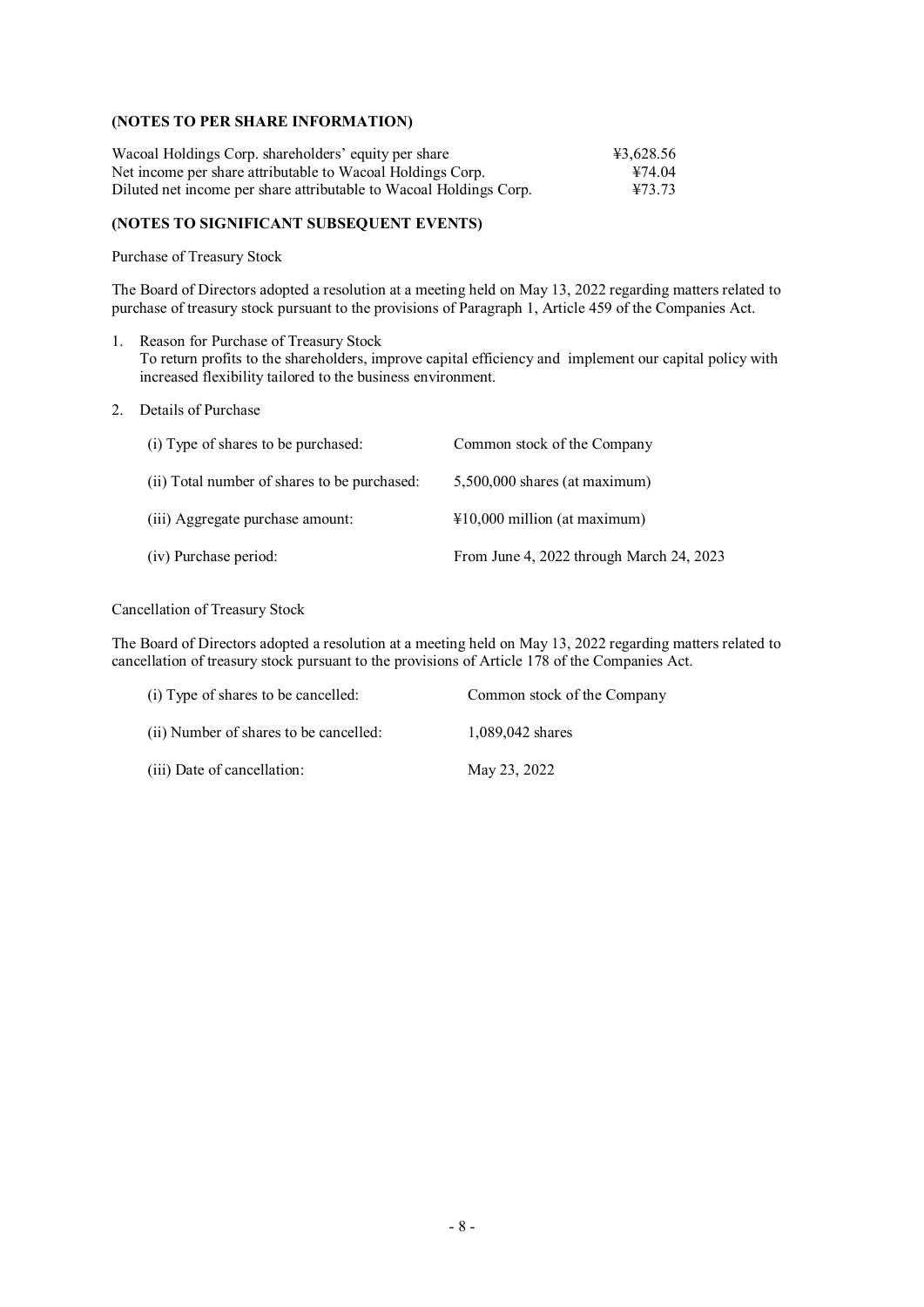#### **NON-CONSOLIDATED STATEMENT OF CHANGES IN NET ASSETS Year ended March 31, 2022**

|                                                                         |        |                               |                                  |                  |                                                        |                    |                                            |                | (Millions of yen)       |
|-------------------------------------------------------------------------|--------|-------------------------------|----------------------------------|------------------|--------------------------------------------------------|--------------------|--------------------------------------------|----------------|-------------------------|
|                                                                         |        |                               |                                  |                  | Shareholders' Equity                                   |                    |                                            |                |                         |
|                                                                         |        | Additional paid-in<br>capital |                                  |                  | Retained earnings                                      |                    |                                            |                |                         |
| Items                                                                   | Common | Other                         |                                  |                  | Other retained earnings                                |                    |                                            | Treasury       | Total                   |
|                                                                         | stock  | Capital<br>reserve            | additional<br>paid-in<br>capital | Legal<br>reserve | Reserve for<br>deferred gain<br>on sale of<br>property | General<br>reserve | Retained<br>earnings<br>carried<br>forward | stock, at cost | shareholders'<br>equity |
| Balance as of April<br>1,2021                                           | 13,260 | 29,294                        | $\blacksquare$                   | 3,315            | 4,000                                                  | 90,000             | 8,520                                      | (8, 875)       | 139,514                 |
| Changes during<br>current fiscal year                                   |        |                               |                                  |                  |                                                        |                    |                                            |                |                         |
| Provision of<br>reserve for<br>deferred gain on<br>sales of property    |        |                               |                                  |                  | 1,083                                                  |                    | (1,083)                                    |                |                         |
| Reversal of<br>reserve for<br>deferred gain on<br>sale of property      |        |                               |                                  |                  | (149)                                                  |                    | 149                                        |                |                         |
| Cash dividends                                                          |        |                               |                                  |                  |                                                        |                    | (2, 497)                                   |                | (2, 497)                |
| Net income                                                              |        |                               |                                  |                  |                                                        |                    | 2,749                                      |                | 2,749                   |
| Repurchase of<br>treasury stock                                         |        |                               |                                  |                  |                                                        |                    |                                            | (2,089)        | (2,089)                 |
| Disposal of<br>treasury stock                                           |        |                               | (0)                              |                  |                                                        |                    |                                            | $\mathbf{0}$   | $\mathbf{0}$            |
| Restricted stock<br>compensation                                        |        |                               | (23)                             |                  |                                                        |                    |                                            | 75             | 51                      |
| Exercise of stock<br>acquisition rights                                 |        |                               | (2)                              |                  |                                                        |                    |                                            | 31             | 28                      |
| Transfer from<br>retained earnings<br>to additional paid-<br>in capital |        |                               | 25                               |                  |                                                        |                    | (25)                                       |                |                         |
| Net change in<br>items other than<br>shareholders'<br>equity            |        |                               |                                  |                  |                                                        |                    |                                            |                |                         |
| Total changes during<br>current fiscal year                             | ÷,     | ÷,                            | $\blacksquare$                   | ä,               | 933                                                    |                    | (707)                                      | (1,982)        | (1,756)                 |
| Balance as of March<br>31, 2022                                         | 13,260 | 29,294                        | ä,                               | 3,315            | 4,934                                                  | 90,000             | 7,813                                      | (10, 858)      | 137,758                 |

# (Millions of yen)

| Items                                                             | <b>Stock Acquisition Rights</b> | Total net assets |
|-------------------------------------------------------------------|---------------------------------|------------------|
| Balance as of April 1,<br>2021                                    | 591                             | 140,106          |
| Changes during current<br>fiscal year                             |                                 |                  |
| Provision of reserve for<br>deferred gain on sales of<br>property |                                 |                  |
| Reversal of reserve for<br>deferred gain on sale of<br>property   |                                 |                  |
| Cash dividends                                                    |                                 | (2, 497)         |
| Net income                                                        |                                 | 2,749            |
| Repurchase of treasury<br>stock                                   |                                 | (2,089)          |
| Disposal of treasury<br>stock                                     |                                 | $\theta$         |
| Restricted stock<br>compensation                                  |                                 | 51               |
| Exercise of stock<br>acquisition rights                           | (28)                            | $\theta$         |
| Transfer from retained<br>earnings to additional                  |                                 |                  |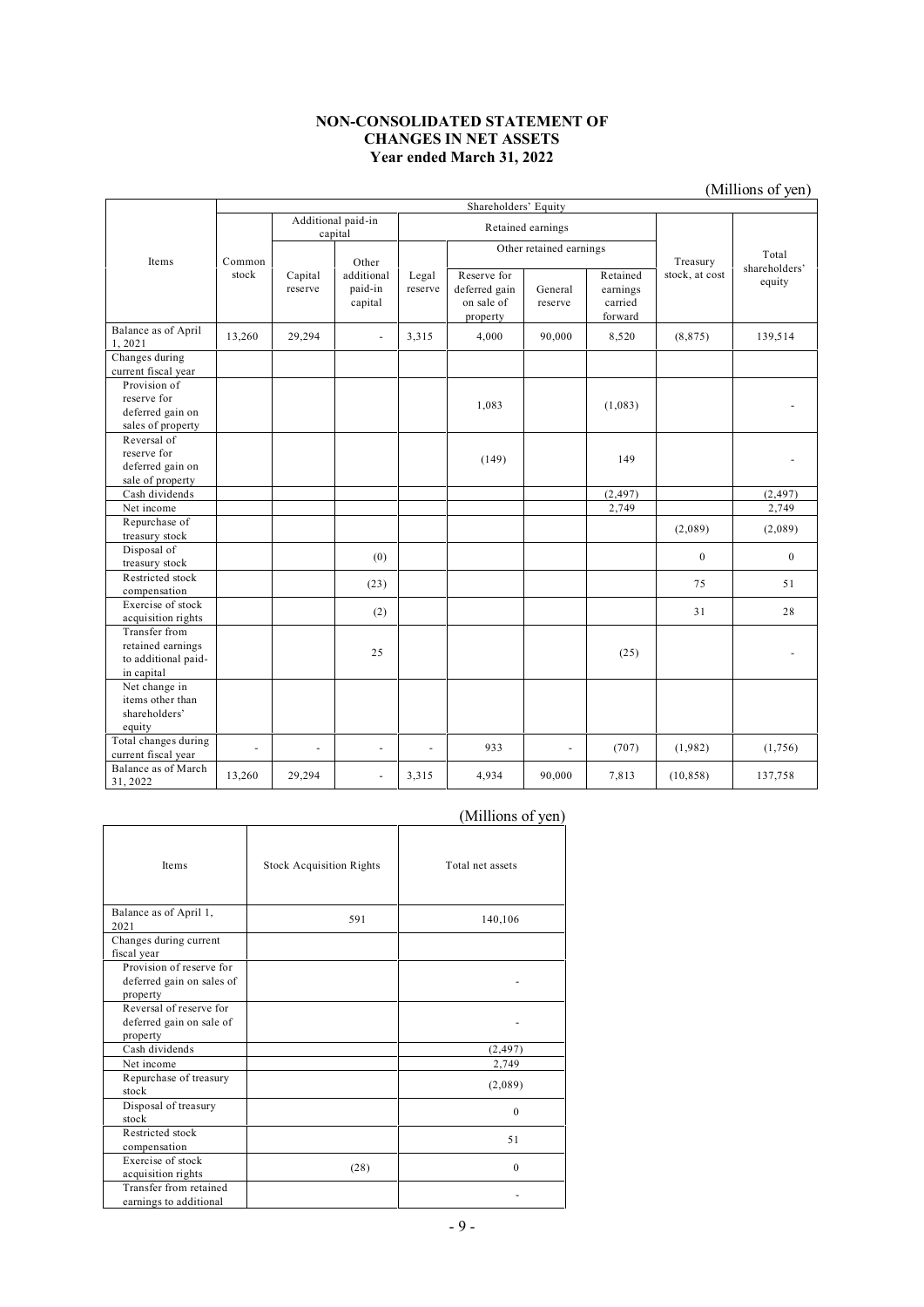| paid-in capital                                           |      |          |
|-----------------------------------------------------------|------|----------|
| Net change in items<br>other than shareholders'<br>equity | 10   | 10       |
| Total changes during<br>current fiscal year               | (18) | (1, 774) |
| Balance as of March 31,<br>2022                           | 573  | 138,332  |

 $\overline{\text{(Note)}}$  $-$  Amounts less than ¥1 million are rounded down to the nearest million.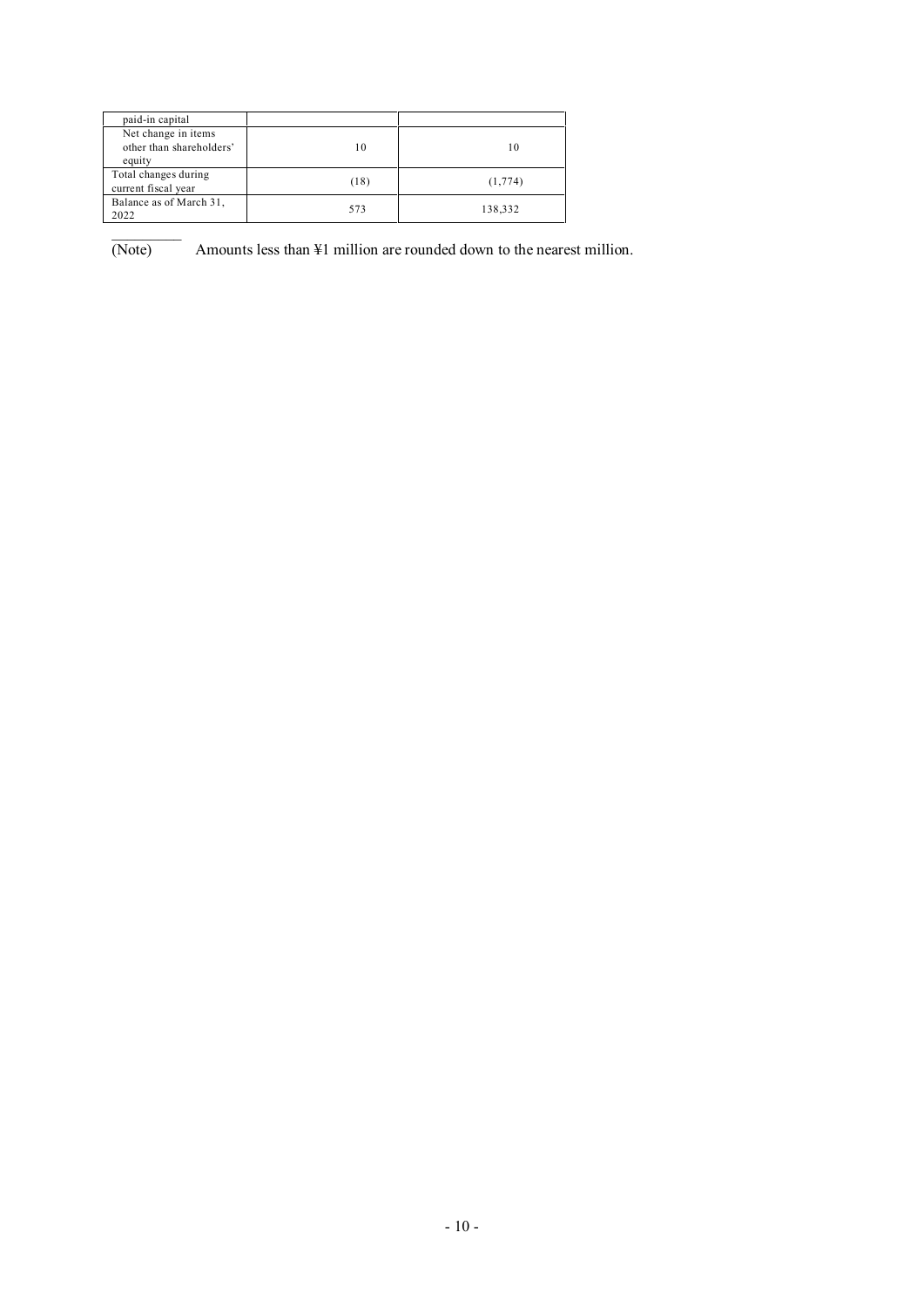#### **NOTES TO THE NON-CONSOLIDATED FINANCIAL STATEMENTS**

#### **(NOTES TO MATTERS RELATED TO SIGNIFICANT ACCOUNTING POLICIES)**

#### **1. Valuation Standards and Method of Valuing Assets**

Valuation standards and method of valuing securities

Investments in subsidiaries and affiliated companies are stated at cost based on the moving-average method. Marketable and investment securities are stated at market value determined based on market prices, on the balance sheet date. Nonmarketable investment securities are stated at cost based on the moving-average method. Net unrealized gain (loss) on available-for-sale securities is reported directly in net assets. Cost of investment securities sold is determined based on the moving-average method.

#### **2. Depreciation Method of Fixed Assets**

(1) Depreciation method of property, plant and equipment

Depreciation of property, plant and equipment is calculated based on the straight-line method.

| Useful lives of major items are as follows: |               |
|---------------------------------------------|---------------|
| Buildings and structures                    | 2 to 50 years |
| Machinery                                   | 17 years      |
| Equipment (excluding certain paintings)     | 3 to 20 years |

(2) Amortization method for intangible assets

Amortization of intangible assets is computed by the straight-line method. Internal use of software is amortized based on an estimated useful life of five years.

# **3. Basis of Accounting for Allowances**

(1) Allowance for doubtful receivables

In order to reserve for losses on bad debts, allowance for doubtful receivables is stated in amounts considered to be appropriate based on the Company's past credit loss experience and an evaluation of potential losses in the receivables outstanding.

(2) Accrued bonuses

In order to reserve bonuses to employees, accrued bonuses are calculated based on the anticipated amount to be paid.

(3) Accrued officers' bonuses

In order to reserve bonuses to officers, accrued officers' bonuses are calculated based on the anticipated amount to be paid.

# **4. Basis for Recording Revenues and Expenses**

Except for interest income and dividend income in accordance with ASBJ Statement No. 10, Accounting Standard for Financial Instruments, and revenue in accordance with ASBJ Statement No. 13, Accounting Standard for Lease Transactions, the Company recognizes revenue based on the following five steps:

- Step 1: Identify the contracts with customers
- Step 2: Identify the performance obligations of contracts
- Step 3: Determine the transaction price
- Step 4: Allocate the transaction price to the performance obligations in the contract
- Step 5: Recognized revenue when (or as) the entity satisfies a performance obligation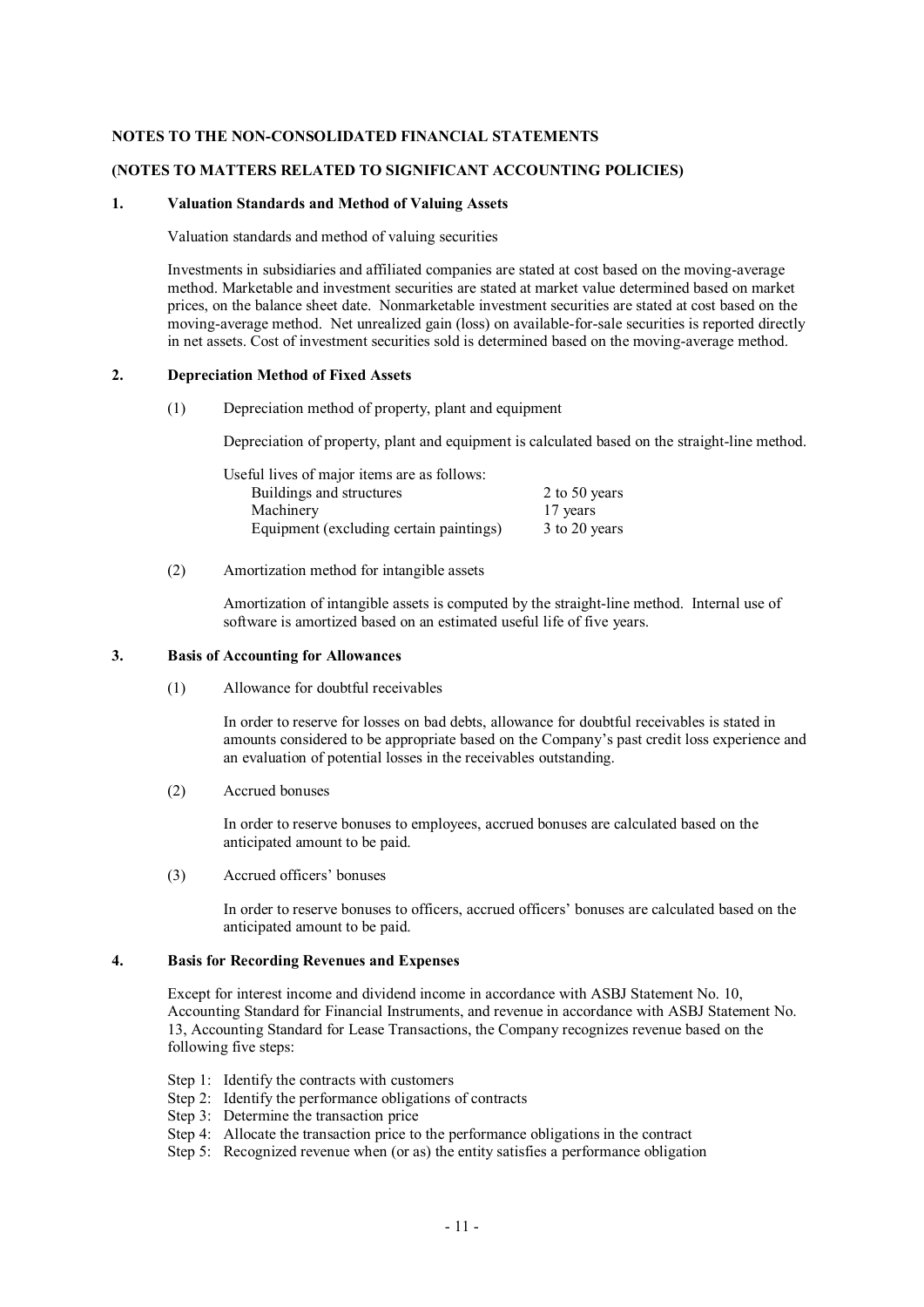The Company primarily provides management guidance services to Wacoal Corp., which are recorded in operating revenue (other). The performance obligations are satisfied over time and the Company recognizes revenue evenly throughout the contract period measured based on the amount of consideration promised in the contract with the customer. Revenue from sales of the services is recognized when performance obligations are satisfied, which is upon delivery of services. The company invoices when the company satisfies the performance obligation and receive cash payment shortly thereafter.

## **(NOTES TO CHANGES IN ACCOUNTING POLICIES) (Application of "Accounting Standard for Revenue Recognition")**

The "Accounting Standards for Revenue Recognition" (ASBJ Statement No.29; March 31, 2020) was adopted for the financial statements from the beginning of the current fiscal year, and revenue is recognized at the amount expected to be received in exchange for the goods or services when control of such goods or services is transferred to the customer.

The effect of this change in accounting policy is not material.

#### **(Application of "Accounting Standard for Calculation of Fair Value")**

The "Accounting Standards for Fair Value Measurement" (ASBJ Statement No.30; July 4, 2019) ("Accounting Standard for Fair Value Measurement") was adopted for the financial statements from the beginning of the current fiscal year, and the new accounting policies set forth in the Accounting Standard for Fair Value Measurement are applied prospectively in accordance with the transitional treatment set forth in Paragraph 19 of the Accounting Standard for Fair Value Measurement and Paragraph 44-2 of the "Accounting Standards for Financial Instruments" (ASBJ Statement No.10; July 4, 2019).

This effect of this change on the financial statements is not material.

#### **(SIGNIFICANT ACCOUNTING ESTIMATE)**

The following is a list of item of which amount has been prepared using accounting estimate and recorded in the consolidated financial statements for the current fiscal year that may have a material effect on the consolidated financial statements for the next fiscal year.

Valuation of investment security in Wacoal Europe Ltd. ¥17,405 million

Investments in securities whose market value is extremely difficult to measure are recorded at cost. If the value in substance decreases dramatically, the carrying amount shall be reduced to the value in substance and the loss shall be accounted for through profit or loss. To measure the value in substance, our Group used the expected present value of future cash flows and incorporated relevant unobservable inputs, such as management's internal assumptions about future cash flows and appropriately riskadjusted discount rates.

Such assumptions include fluctuations in business activities, tax rates and risk-adjusted discount rates. There is a possibility that impairment charges would be recognized if the forecast of business results deteriorate or the tax rates or risk-adjusted discount rates increase.

Based on the aforementioned impairment assessment, our Group recorded no impairment charges on investment security in Wacoal Europe Ltd. in the fiscal year ended March 31, 2022.

### **(NOTES TO THE NON-CONSOLIDATED BALANCE SHEETS)**

|    | Accumulated depreciation of property, plant and equipment:                                                      | $435,994$ million                             |
|----|-----------------------------------------------------------------------------------------------------------------|-----------------------------------------------|
| 2. | Receivables from subsidiaries and affiliated companies and payables to<br>subsidiaries and affiliated companies |                                               |
|    | Short-term receivable:<br>Short-term payable:                                                                   | $47,592$ million<br>$\text{\#}14,424$ million |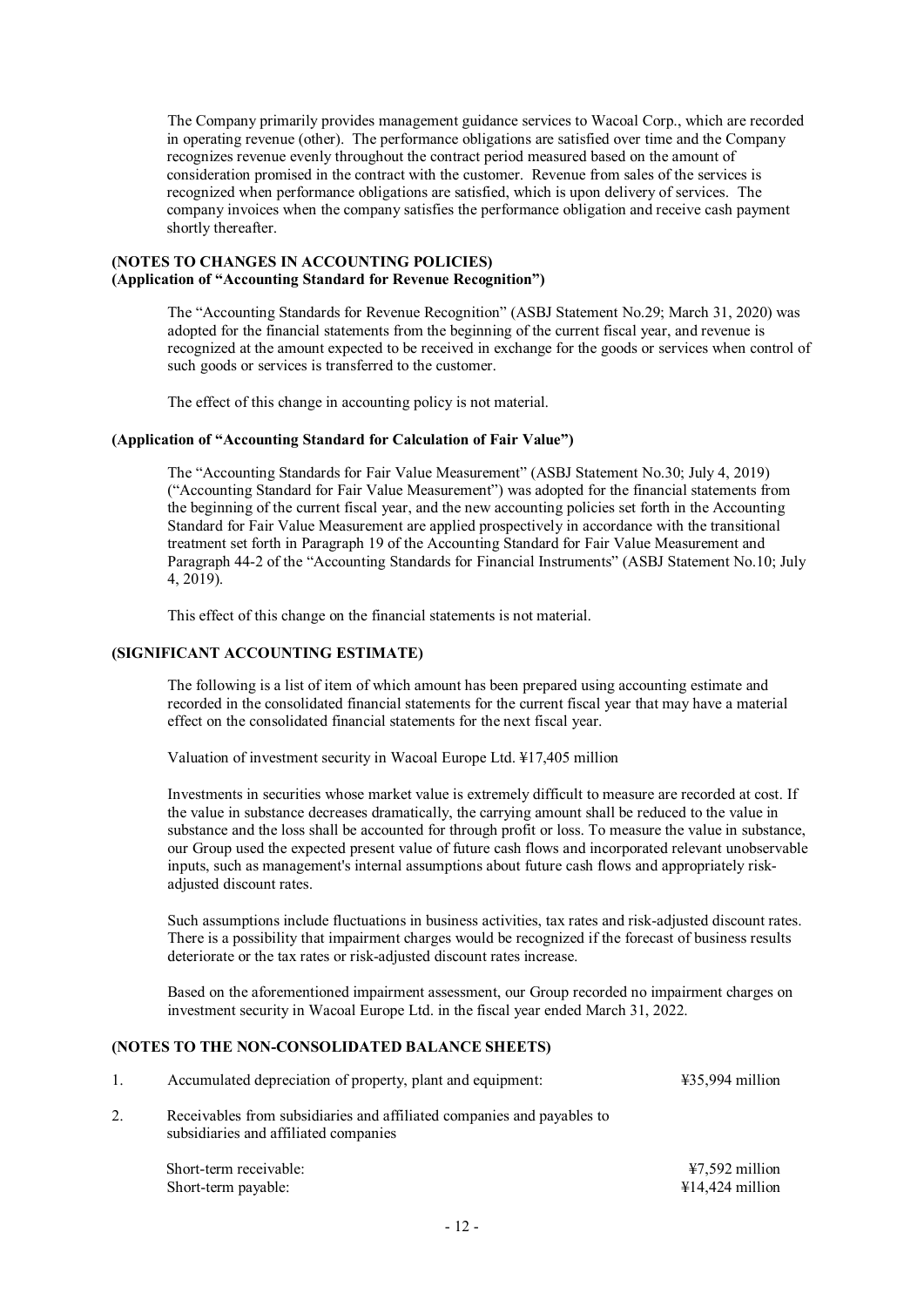| 3. | Liabilities for guarantees<br>The Company provides guarantees for loans to a certain subsidiary from<br>financial institutions. |                          |
|----|---------------------------------------------------------------------------------------------------------------------------------|--------------------------|
|    | Wacoal Europe Ltd.:                                                                                                             | $\frac{1227}{2}$ million |
|    | The Company provides guarantees for payables of electronically recorded<br>monetary claims of a certain subsidiary.             |                          |
|    | Lecien Corporation:                                                                                                             | $442$ million            |

# **(NOTES TO THE NON-CONSOLIDATED STATEMENTS OF INCOME)**

Transactions with subsidiaries and affiliated companies

| Operating revenue:            | $46,161$ million        |
|-------------------------------|-------------------------|
| Other operating transactions: | $\frac{127}{7}$ million |
| Non-operating transactions:   | $\text{\#38}$ million   |

# **(NOTES TO THE NON-CONSOLIDATED STATEMENT OF CHANGES IN NET ASSETS)**

1. Number of issued shares as of March 31, 2022

Common stock: 65,589,042 shares

2. Number of treasury stocks as of March 31, 2022

Common stock: 4,130,773 shares

3. Matters regarding dividends on additional paid-in capital and retained earnings made during the current fiscal year

| Resolution                                                              | Class of Shares | Aggregate<br>Amount of<br>Dividends<br>(Millions of<br>yen) | Amount of<br>Dividend per<br>Share<br>(Yen) | <b>Record Date</b> | <b>Effective Date</b> |
|-------------------------------------------------------------------------|-----------------|-------------------------------------------------------------|---------------------------------------------|--------------------|-----------------------|
| At the Board of<br>Directors'<br>Meeting held on<br>May 14, 2021        | Common Stock    | 1,248                                                       | 20.00                                       | March 31, 2021     | June 4, 2021          |
| At the Board of<br>Directors'<br>Meeting held on<br>October 29,<br>2021 | Common Stock    | 1,249                                                       | 20.00                                       | September 30, 2021 | December 2, 2021      |

4. Matters regarding dividends on additional paid-in capital and retained earnings to be made after the end of the current fiscal year

| Resolution                                                  | Class of<br><b>Shares</b> | Source of<br>Dividend | Aggregate<br>Amount of<br>Dividends<br>(Millions of<br>yen) | Amount of<br>Dividend per<br>Share<br>(Yen) | Record Date       | Effective<br>Date |
|-------------------------------------------------------------|---------------------------|-----------------------|-------------------------------------------------------------|---------------------------------------------|-------------------|-------------------|
| At the Board of<br>Directors'<br>Meeting held<br>on May 13, | Common<br><b>Stock</b>    | Retained<br>Earnings  | 1,843                                                       | 30.00                                       | March 31,<br>2022 | June 6, 2022      |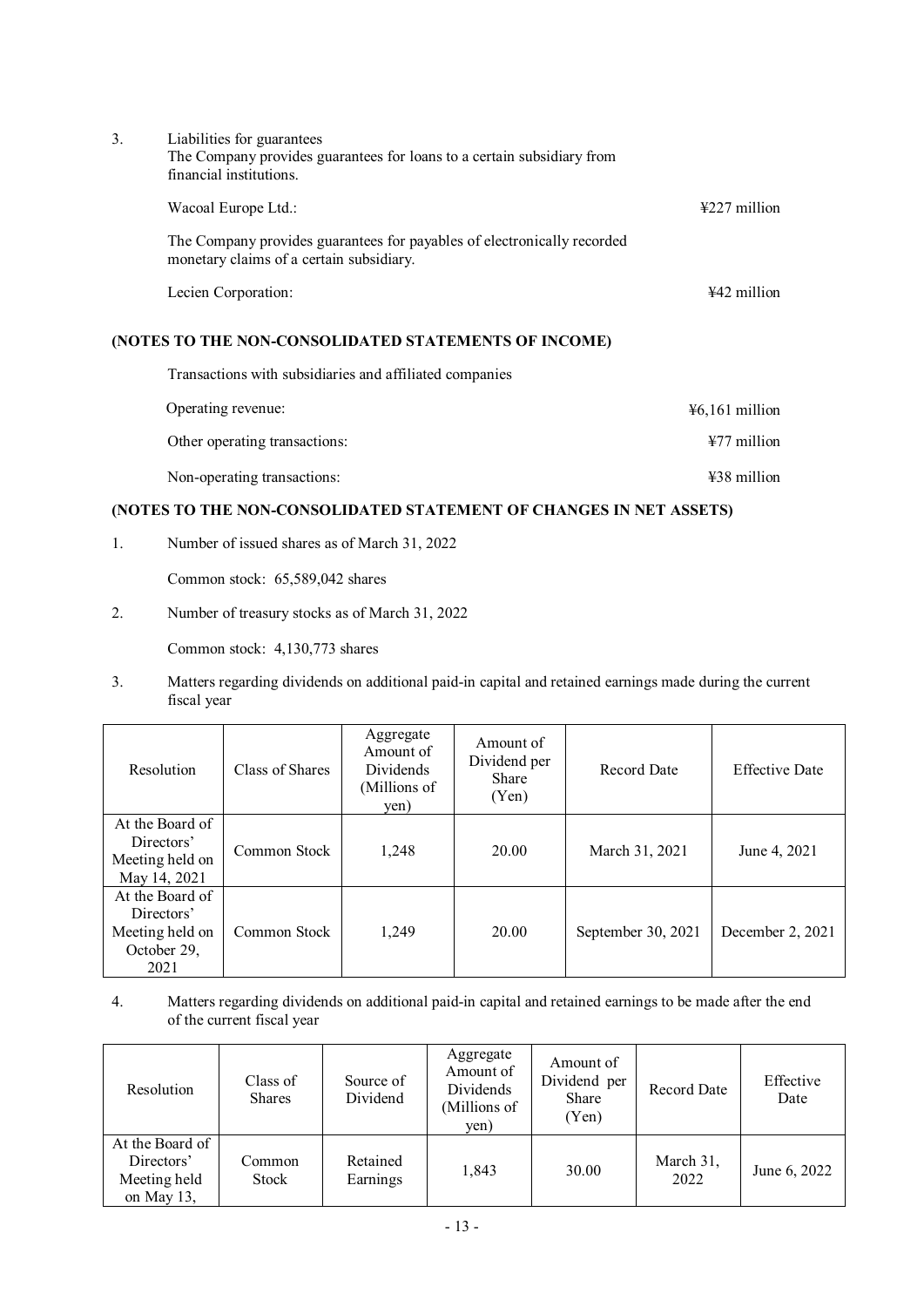| $\angle$ U $\angle$ |  |  |  |  |
|---------------------|--|--|--|--|
|                     |  |  |  |  |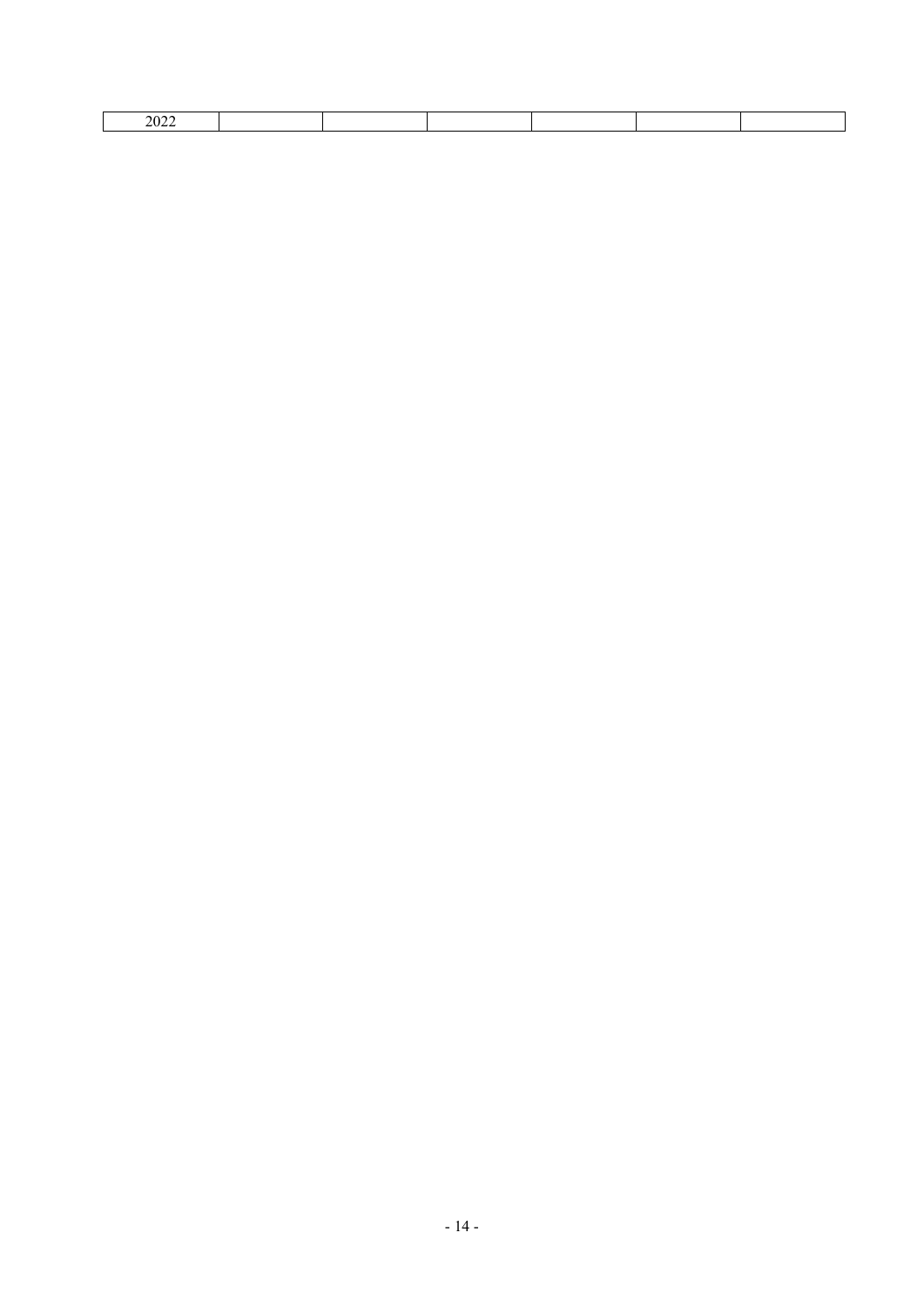# 5. Matters concerning stock acquisition rights as of the end of the current fiscal year

|                                    | First Stock        | Second Stock            | Third Stock           | Fourth Stock         |
|------------------------------------|--------------------|-------------------------|-----------------------|----------------------|
|                                    | Acquisition        | Acquisition             | Acquisition           | Acquisition          |
|                                    | Rights resolved at | Rights resolved at      | Rights resolved at    | Rights resolved at   |
|                                    |                    |                         |                       |                      |
|                                    | the Board of       | the Board of            | the Board of          | the Board of         |
|                                    | Directors'         | Directors'              | Directors'            | Directors'           |
|                                    | Meeting held on    | Meeting held on         | Meeting held on       | Meeting held on      |
|                                    | July 30, 2008      | July 30, 2008           | July 30, 2009         | July 30, 2009        |
| Class of shares represented by the |                    |                         |                       |                      |
| stock acquisition rights:          | Common Stock       | Common Stock            | Common Stock          | Common Stock         |
| Number of shares represented by    |                    |                         |                       |                      |
| stock acquisition rights:          | 9,500 shares       | $2,000$ shares          | $10,000$ shares       | $2,000$ shares       |
|                                    |                    |                         |                       |                      |
| Outstanding number of stock        | 19                 | 4                       | 20                    | 4                    |
| acquisition rights:                |                    |                         |                       |                      |
|                                    | Fifth Stock        | Sixth Stock             | Seventh Stock         | Eighth Stock         |
|                                    | Acquisition        | Acquisition             | Acquisition           | Acquisition          |
|                                    | Rights resolved at | Rights resolved at      | Rights resolved at    | Rights resolved at   |
|                                    | the Board of       | the Board of            | the Board of          | the Board of         |
|                                    | Directors'         | Directors'              | Directors'            | Directors'           |
|                                    |                    |                         |                       |                      |
|                                    | Meeting held on    | Meeting held on         | Meeting held on       | Meeting held on      |
|                                    | July 30, 2010      | July 30, 2010           | July 29, 2011         | July 29, 2011        |
| Class of shares represented by the | Common Stock       | Common Stock            | Common Stock          | Common Stock         |
| stock acquisition rights:          |                    |                         |                       |                      |
| Number of shares represented by    |                    |                         |                       |                      |
| stock acquisition rights:          | 10,500 shares      | $2,000$ shares          | 15,500 shares         | $2,000$ shares       |
| Outstanding number of stock        |                    |                         |                       |                      |
|                                    | 21                 | $\overline{\mathbf{4}}$ | 31                    | 4                    |
| acquisition rights:                |                    |                         |                       |                      |
|                                    | Ninth Stock        | <b>Tenth Stock</b>      | <b>Eleventh Stock</b> | <b>Twelfth Stock</b> |
|                                    | Acquisition        | Acquisition             | Acquisition           | Acquisition          |
|                                    | Rights resolved at | Rights resolved at      | Rights resolved at    | Rights resolved at   |
|                                    | the Board of       | the Board of            | the Board of          | the Board of         |
|                                    | Directors'         | Directors'              | Directors'            | Directors'           |
|                                    |                    |                         |                       |                      |
|                                    | Meeting held on    | Meeting held on         | Meeting held on       | Meeting held on      |
|                                    | July 31, 2012      | July 31, 2012           | July 31, 2013         | July 31, 2013        |
| Class of shares represented by the | Common Stock       | Common Stock            | Common Stock          | Common Stock         |
| stock acquisition rights:          |                    |                         |                       |                      |
| Number of shares represented by    |                    |                         |                       |                      |
| stock acquisition rights:          | 17,500 shares      | $1,500$ shares          | 17,000 shares         | 4,000 shares         |
| Outstanding number of stock        |                    |                         |                       |                      |
|                                    | 35                 | 3                       | 34                    | 8                    |
| acquisition rights:                |                    |                         |                       |                      |
|                                    | Thirteenth Stock   | Fourteenth Stock        | Fifteenth Stock       | Sixteenth Stock      |
|                                    | Acquisition        | Acquisition             | Acquisition           | Acquisition          |
|                                    | Rights resolved at | Rights resolved at      | Rights resolved at    | Rights resolved at   |
|                                    | the Board of       | the Board of            | the Board of          | the Board of         |
|                                    | Directors'         | Directors'              | Directors'            | Directors'           |
|                                    | Meeting held on    | Meeting held on         | Meeting held on       | Meeting held on      |
|                                    | July 31, 2014      | July 31, 2014           | July 31, 2015         |                      |
|                                    |                    |                         |                       | July 31, 2015        |
| Class of shares represented by the | Common Stock       | Common Stock            | Common Stock          | Common Stock         |
| stock acquisition rights:          |                    |                         |                       |                      |
| Number of shares represented by    | 15,000 shares      | 4,500 shares            | 14,000 shares         | $3,000$ shares       |
| stock acquisition rights:          |                    |                         |                       |                      |
| Outstanding number of stock        |                    |                         |                       |                      |
| acquisition rights:                | 30                 | 9                       | 28                    | 6                    |
|                                    | Seventeenth Stock  |                         | Nineteenth Stock      | Twentieth Stock      |
|                                    |                    | Eighteenth Stock        |                       |                      |
|                                    | Acquisition        | Acquisition             | Acquisition           | Acquisition          |
|                                    | Rights resolved at | Rights resolved at      | Rights resolved at    | Rights resolved at   |
|                                    | the Board of       | the Board of            | the Board of          | the Board of         |
|                                    | Directors'         | Directors'              | Directors'            | Directors'           |
|                                    | Meeting held on    | Meeting held on         | Meeting held on       | Meeting held on      |
|                                    | July 29, 2016      | July 29, 2016           | July 31, 2017         | July 31, 2017        |
| Class of shares represented by the |                    |                         |                       |                      |
| stock acquisition rights:          | Common Stock       | Common Stock            | Common Stock          | Common Stock         |
|                                    |                    |                         |                       |                      |
| Number of shares represented by    | 21,500 shares      | 7,500 shares            | $14,000$ shares       | 4,500 shares         |
| stock acquisition rights:          |                    |                         |                       |                      |
| Outstanding number of stock        | 43                 | 15                      | 28                    | 9                    |
| acquisition rights:                |                    |                         |                       |                      |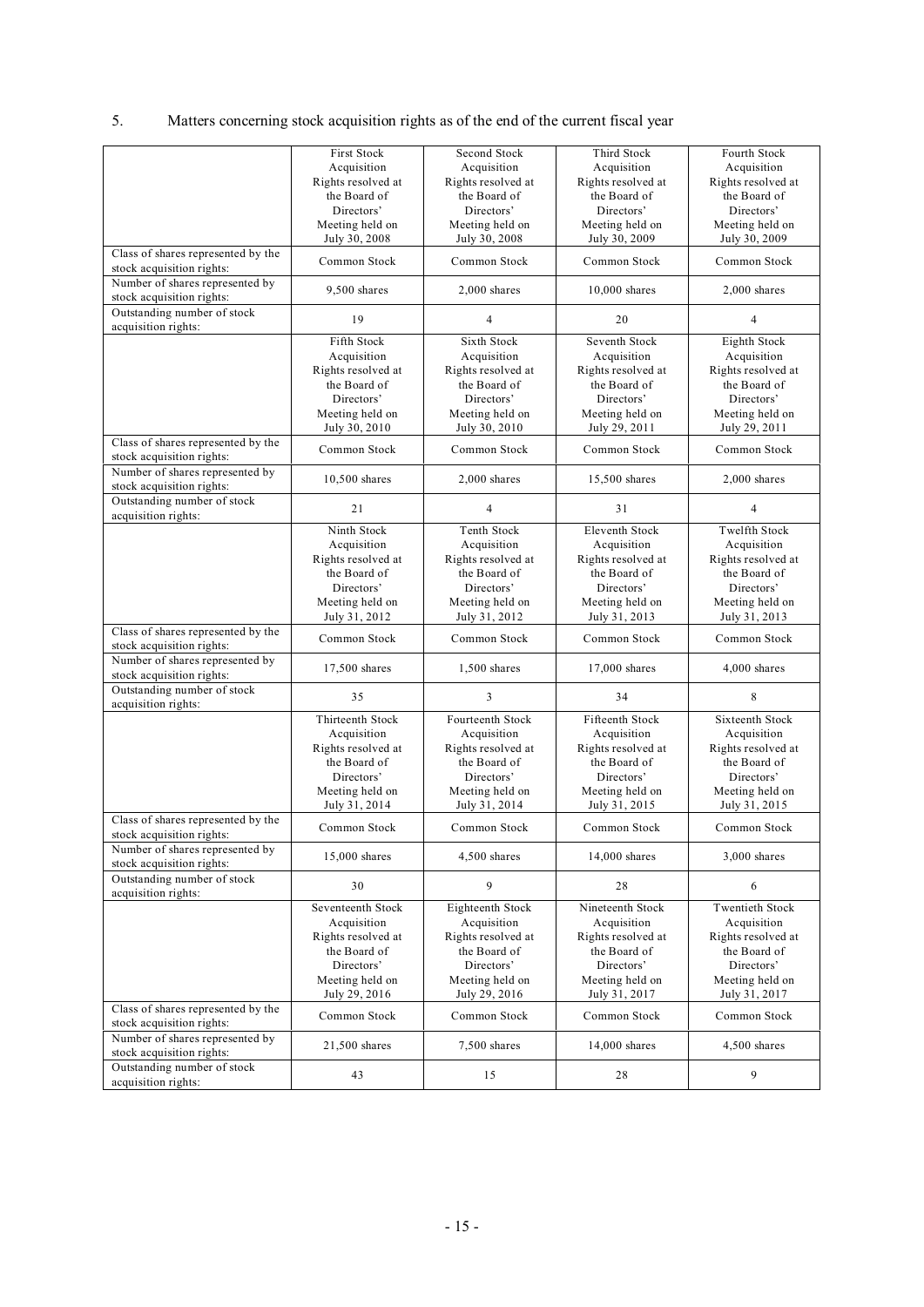|                                                                 | Twenty-first Stock<br>Acquisition<br>Rights resolved at<br>the Board of<br>Directors'                                     | Twenty-second Stock<br>Acquisition<br>Rights resolved at<br>the Board of<br>Directors'                                    | Twenty-third Stock<br>Acquisition<br>Rights resolved at<br>the Board of<br>Directors' | Twenty-fourth Stock<br>Acquisition<br>Rights resolved at<br>the Board of<br>Directors' |
|-----------------------------------------------------------------|---------------------------------------------------------------------------------------------------------------------------|---------------------------------------------------------------------------------------------------------------------------|---------------------------------------------------------------------------------------|----------------------------------------------------------------------------------------|
|                                                                 | Meeting held on<br>July 20, 2018                                                                                          | Meeting held on<br>July 20, 2018                                                                                          | Meeting held on<br>June 27, 2019                                                      | Meeting held on<br>June 27, 2019                                                       |
| Class of shares represented by the<br>stock acquisition rights: | Common Stock                                                                                                              | Common Stock                                                                                                              | Common Stock                                                                          | Common Stock                                                                           |
| Number of shares represented by<br>stock acquisition rights:    | $14.700$ shares                                                                                                           | $5,500$ shares                                                                                                            | $17,200$ shares                                                                       | 11,300 shares                                                                          |
| Outstanding number of stock<br>acquisition rights:              | 147                                                                                                                       | 55                                                                                                                        | 172                                                                                   | 113                                                                                    |
|                                                                 | Twenty-fifth Stock<br>Acquisition<br>Rights resolved at<br>the Board of<br>Directors'<br>Meeting held on<br>June 26, 2020 | Twenty-sixth Stock<br>Acquisition<br>Rights resolved at<br>the Board of<br>Directors'<br>Meeting held on<br>June 26, 2020 |                                                                                       |                                                                                        |
| Class of shares represented by the<br>stock acquisition rights: | Common Stock                                                                                                              | Common Stock                                                                                                              |                                                                                       |                                                                                        |
| Number of shares represented by<br>stock acquisition rights:    | 24,500 shares                                                                                                             | 11,200 shares                                                                                                             |                                                                                       |                                                                                        |
| Outstanding number of stock<br>acquisition rights:              | 245                                                                                                                       | 112                                                                                                                       |                                                                                       |                                                                                        |

<sup>(</sup>Note) The "number of shares represented by stock acquisition rights" has been adjusted to reflect the share consolidation pursuant to which two (2) shares were consolidated into one (1) share effective as of October 1, 2017.

# **(NOTES TO TAX EFFECT ACCOUNTING)**

| Breakdown of deferred tax assets and deferred tax liabilities          | (Millions of yen) |
|------------------------------------------------------------------------|-------------------|
| Deferred tax assets:                                                   |                   |
| Valuation loss on investments in subsidiaries and affiliated companies | 2,839             |
| Accrued bonuses                                                        | 14                |
| Depreciation, amortization and impairment loss                         | 834               |
| Allowance for doubtful accounts                                        | 1.369             |
| Other                                                                  | 337               |
| Subtotal of deferred tax assets                                        | 5,395             |
| Valuation allowance                                                    | (4, 462)          |
| Total deferred tax assets:                                             | 932               |
| Deferred tax liabilities:                                              |                   |
| Reserve for deferred gain on sale of property                          | 2,177             |
| Others                                                                 |                   |
| Total deferred tax liabilities:                                        | 2,178             |
| Net deferred tax liabilities:                                          | 1.245             |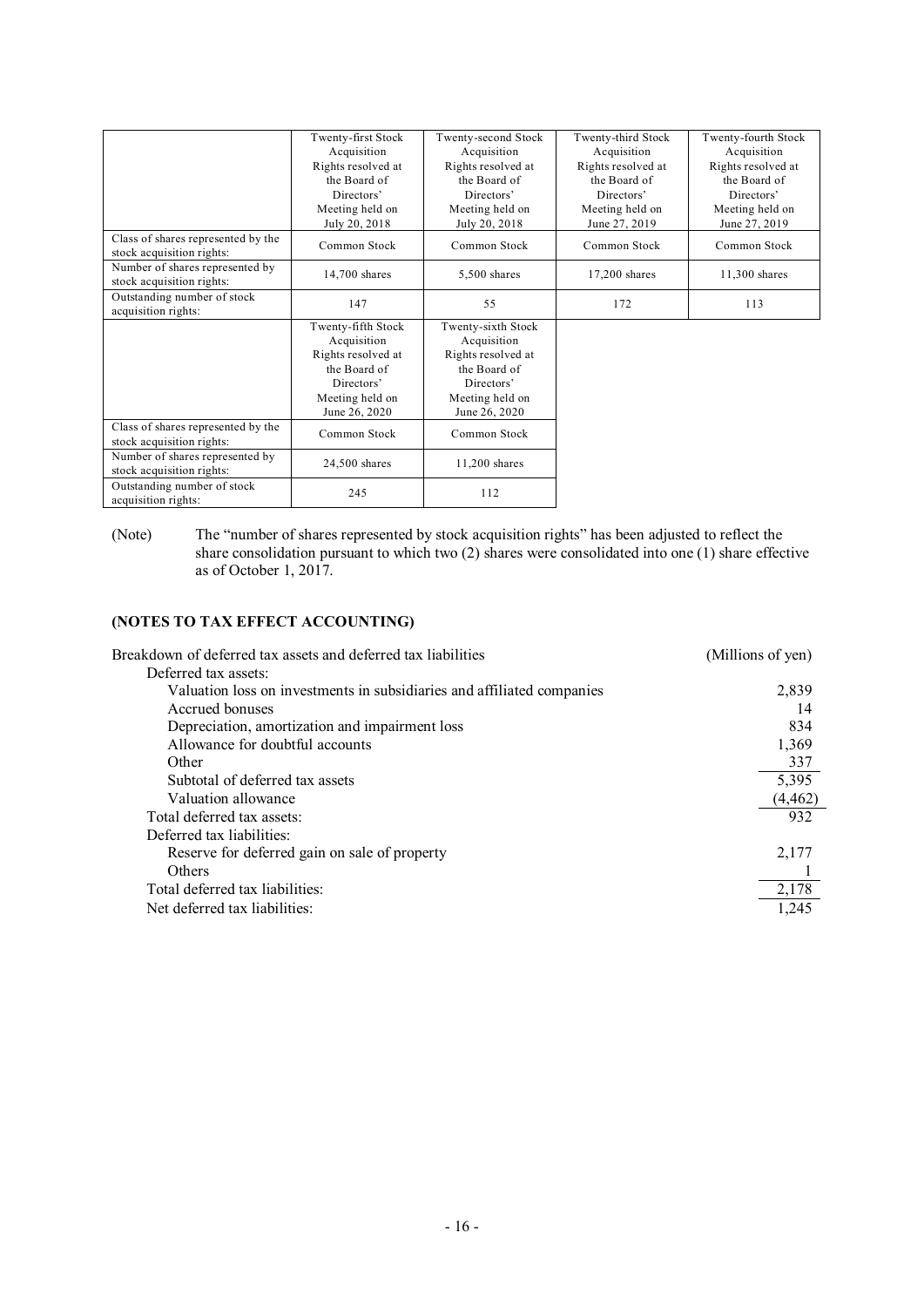# **(NOTES TO RELATED-PARTY TRANSACTIONS)**

#### **Subsidiaries**

| Type       | Name of<br>Company             | Company's<br>Interest | Relationship with<br><b>Related Party</b>                                                                | Nature of<br>Transaction                         | Transaction<br>Amount<br>(Millions of<br>yen) | Account                                                                                  | Balance as<br>of the Fiscal<br>Year End<br>(Millions of<br>yen) |
|------------|--------------------------------|-----------------------|----------------------------------------------------------------------------------------------------------|--------------------------------------------------|-----------------------------------------------|------------------------------------------------------------------------------------------|-----------------------------------------------------------------|
| Subsidiary | Wacoal<br>Corp.                | 100%<br>direct        | Holding of shares;<br>dual appointments;<br>managerial guidance;<br>lease of movables and<br>real estate | Borrowing of funds<br>(Note 1)                   | 4,882                                         | Short-term<br>borrowings<br>from<br>subsidiaries<br>and affiliated<br>companies          | 8,390                                                           |
|            |                                |                       |                                                                                                          | Payment of interest<br>(Note 1)                  | $\overline{4}$                                | ÷                                                                                        | $\overline{\phantom{0}}$                                        |
|            |                                |                       |                                                                                                          | Receipt of<br>dividends                          | 1,200                                         | $\overline{\phantom{0}}$                                                                 |                                                                 |
|            |                                |                       |                                                                                                          | Lease of movables<br>and real estate<br>(Note 2) | 3,329                                         |                                                                                          |                                                                 |
|            |                                |                       |                                                                                                          | Fee for<br>management<br>guidance (Note 3)       | 359                                           |                                                                                          |                                                                 |
| Subsidiary | Peach John<br>Co., Ltd.        | 100%<br>direct        | Holdings of shares;<br>dual appointments; and<br>borrowing of funds                                      | Repayment of funds<br>(Note 1)                   | 108                                           | Short-term<br>borrowings<br>from<br>subsidiaries<br>and affiliated<br>companies          | 3,110                                                           |
|            |                                |                       |                                                                                                          | Payment of interest<br>(Note 1)                  | $\overline{2}$                                |                                                                                          | $\overline{\phantom{0}}$                                        |
| Subsidiary | Wacoal<br>Service<br>Co., Ltd. | 100%<br>direct        | Holdings of shares;<br>dual appointments; and<br>loan                                                    | Loan (Note 4)                                    | 285                                           | Short-term<br>loans<br>receivable<br>from<br>subsidiaries<br>and affiliated<br>companies | 1,725                                                           |
|            |                                |                       |                                                                                                          | Receipt of interest<br>(Note 4)                  | $\overline{4}$                                |                                                                                          | $\overline{\phantom{0}}$                                        |
| Subsidiary | Unenana<br>Cool Corp.          | 100%<br>indirect      | Loan                                                                                                     | Repayment of funds<br>(Note 4)                   | 71                                            | Short-term<br>loans<br>receivable<br>from<br>subsidiaries<br>and affiliated<br>companies | 2,553                                                           |
|            |                                |                       |                                                                                                          | Receipt of interest<br>(Note 4)                  | 9                                             |                                                                                          |                                                                 |
| Subsidiary | Ai Co., Ltd.                   | 100%<br>indirect      | Dual appointments<br>and loan                                                                            | Loan (Note 4)                                    | 91                                            | Short-term<br>loans<br>receivable<br>from<br>subsidiaries<br>and affiliated<br>companies | 2,823                                                           |
|            |                                |                       |                                                                                                          | Receipt of interest<br>(Note 4)                  | 9                                             | $\overline{\phantom{a}}$                                                                 | $\overline{\phantom{0}}$                                        |

Details and Policy on Determination of Transaction Terms

(Note 1) The terms and conditions of borrowings and interest rates are determined upon consideration of market interest rates.

(Note 2) The price and other terms of transactions are determined through negotiation in view of the market conditions.

(Note 3) The managerial guidance fees are determined each fiscal year based on negotiation.

(Note 4) The terms and conditions of loans and interest rates are determined upon consideration of market interest rates.

(Note 5) The transaction amount does not include consumption taxes, while the balance as of the yearend includes consumption taxes.